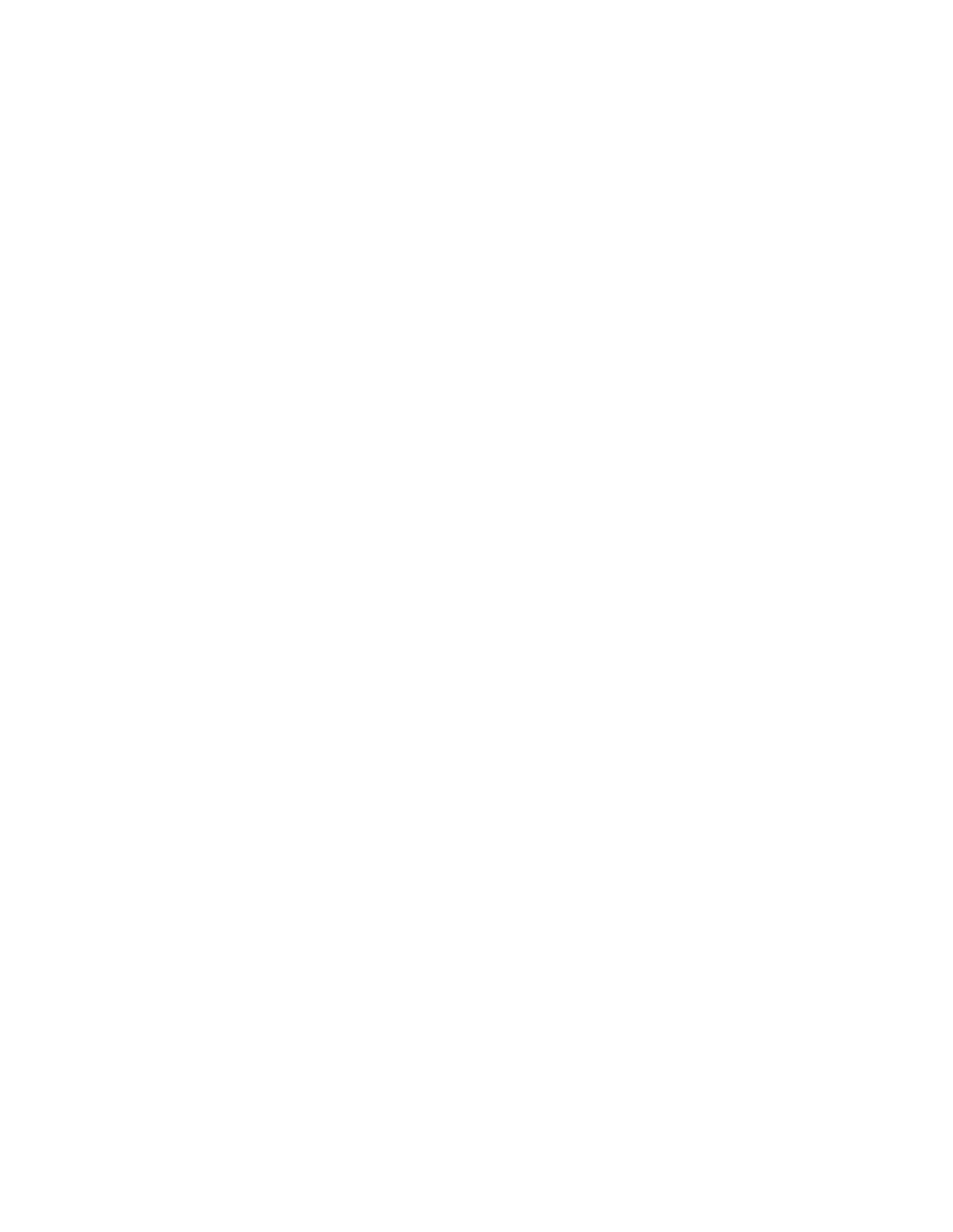

# **CUSTOMS VALUATION BILL 2009**

# **(NO. ... OF 2009)**

A BILL Entitled

**AN ACT** TO PROVIDE FOR A PROCEDURE TO BE APPLIED TO DETERMINE THE CUSTOMS VALUE OF IMPORTED GOODS AND TO ESTABLISH A RANGE OF CUSTOMS OFFENCES AND RELATED MATTERS

**ENACTED** by the National Parliament of Solomon Islands.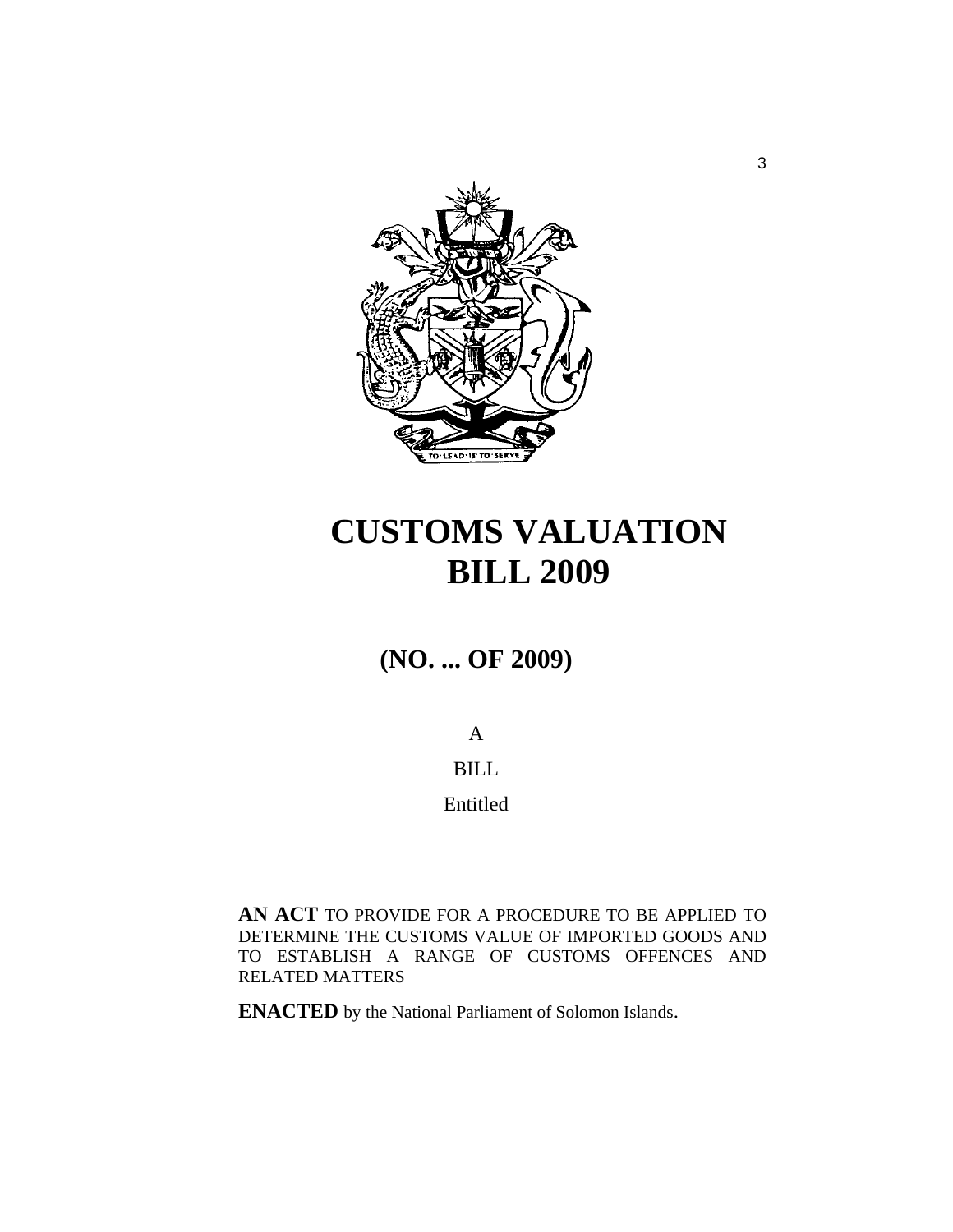#### **ARRANGEMENT OF CLAUSES**

#### **PART 1 – PRELIMINARY**

- 1. Short title and commencement
- 2. Interpretation
- 3. Objects
- 4. Act binds Crown

### **PART 2 – CUSTOMS VALUE OF IMPORTED GOOD**

- 5. Customs value of imported goods
- 6. Inability to determine value of imported goods by reason of insufficient or unreliable information
- 7. Transaction value of imported goods
- 8. Transaction value of identical goods
- 9. Transaction value of similar goods
- 10. Transaction value not to apply
- 11. Deductive value
- 12 Computed value
- 13 Fall-back value
- 14. Importer advised of method of determination
- 15. Value of goods to be declared in the currency of Solomon Islands
- 16. Review of determinations and other decisions

#### **PART 3 — CUSTOMS OFFENCES**

17. False information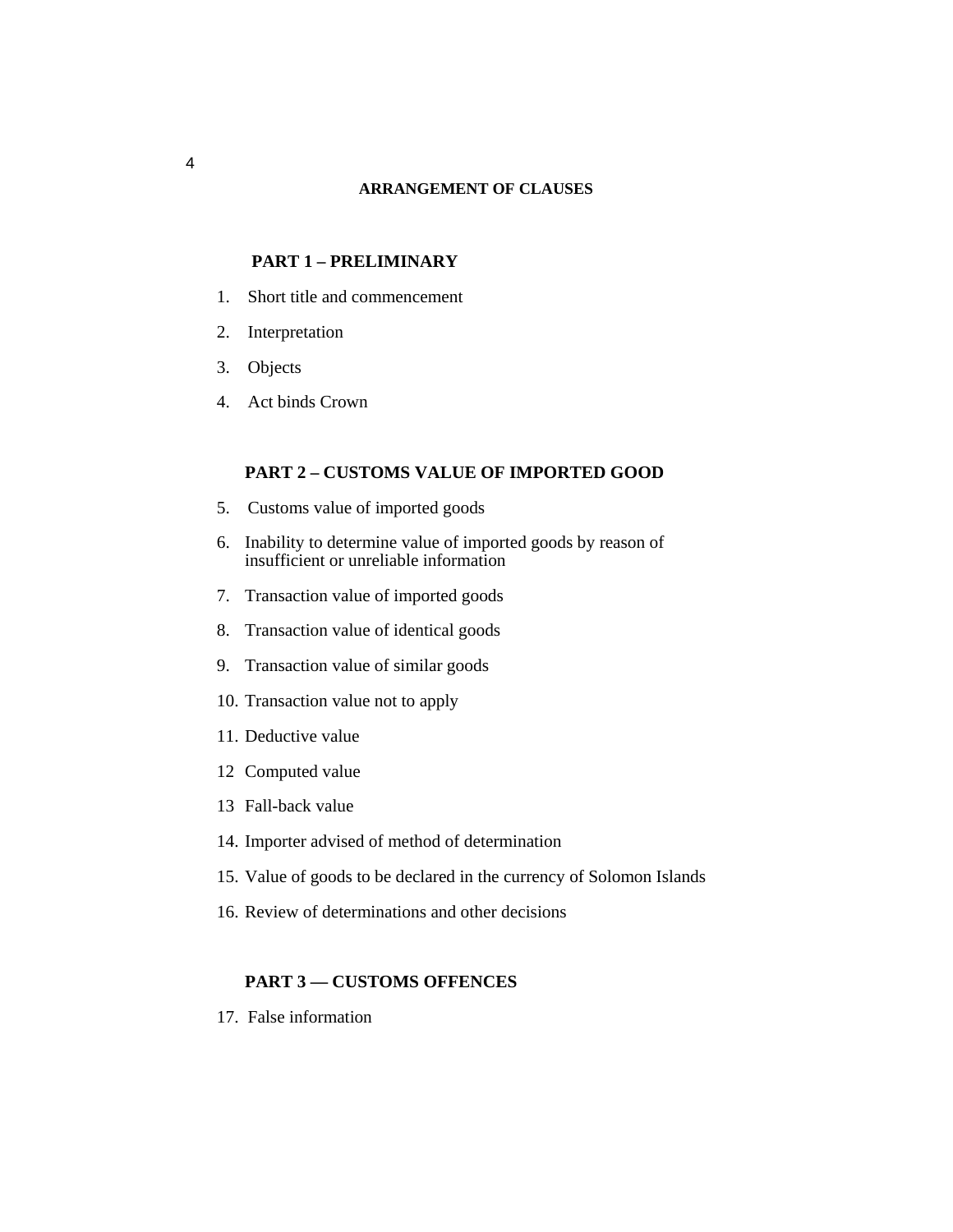- 18. Obstruction of customs officers
- 19. Smuggling
- 20. Prohibited imports or exports
- 21. Unauthorised movement
- 22. Corruption
- 23. Offences under more than one Act
- 24 Alternative offences
- 25 Vicarious liability

## **PART 4 — MISCELLANEOUS**

- 26. Authorisation
- 27. Application
- 28. Regulations
- 29. Consequential amendments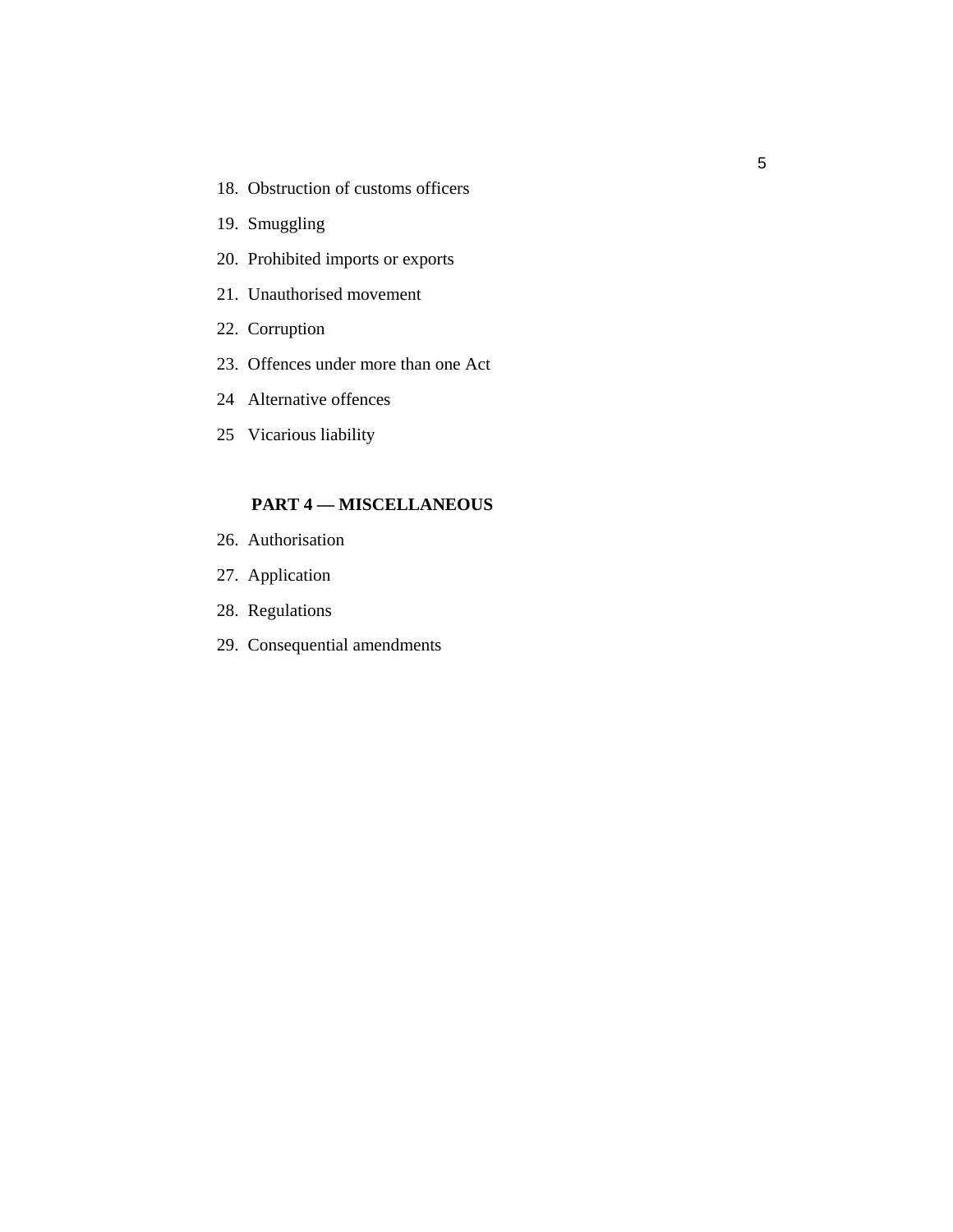# **CUSTOMS VALUATION BILL 2009**

# **PART 1 – PRELIMINARY**

| Short title and<br>commencement | 1.<br>Valuation Act 2009. | (1) This Act may be cited as the Customs                                                                                                                                                   |
|---------------------------------|---------------------------|--------------------------------------------------------------------------------------------------------------------------------------------------------------------------------------------|
|                                 |                           | (2)<br>This Act commences on a date appointed<br>by the Minister, by notice in the Gazette.                                                                                                |
| Interpretation                  | 2.<br>$requires -$        | (1)<br>In this Act, unless the context otherwise                                                                                                                                           |
|                                 |                           | "computed value" in relation to imported goods<br>has the meaning given by section 12;                                                                                                     |
|                                 |                           | "customs laws" means this Act, the Customs and<br>Excise Act and any other Act relating to the<br>customs or excise, and includes any<br>subsidiary legislation made under such an<br>Act; |
|                                 |                           | "customs officer" means a person employed as a<br>customs officer to perform duties and<br>exercise powers under a customs law;                                                            |
|                                 |                           | "customs value" in relation to imported goods has<br>the meaning given by section $5(1)$ ;                                                                                                 |
|                                 |                           | "deductive value" in relation to imported goods<br>has the meaning given by section 11;                                                                                                    |
|                                 |                           | "fall-back value" in relation to imported goods has<br>the meaning given by section 13;                                                                                                    |
|                                 |                           | "family", in relation to a natural person, means the<br>husband or wife of that person, a relative of<br>that person, and a relative of that person's<br>husband or wife;                  |
|                                 |                           | "identical goods" in relation to imported goods<br>has the meaning given by section 8;                                                                                                     |
|                                 |                           | "relative" means mother, father, child, brother,<br>sister, or other ancestor or lineal descendant                                                                                         |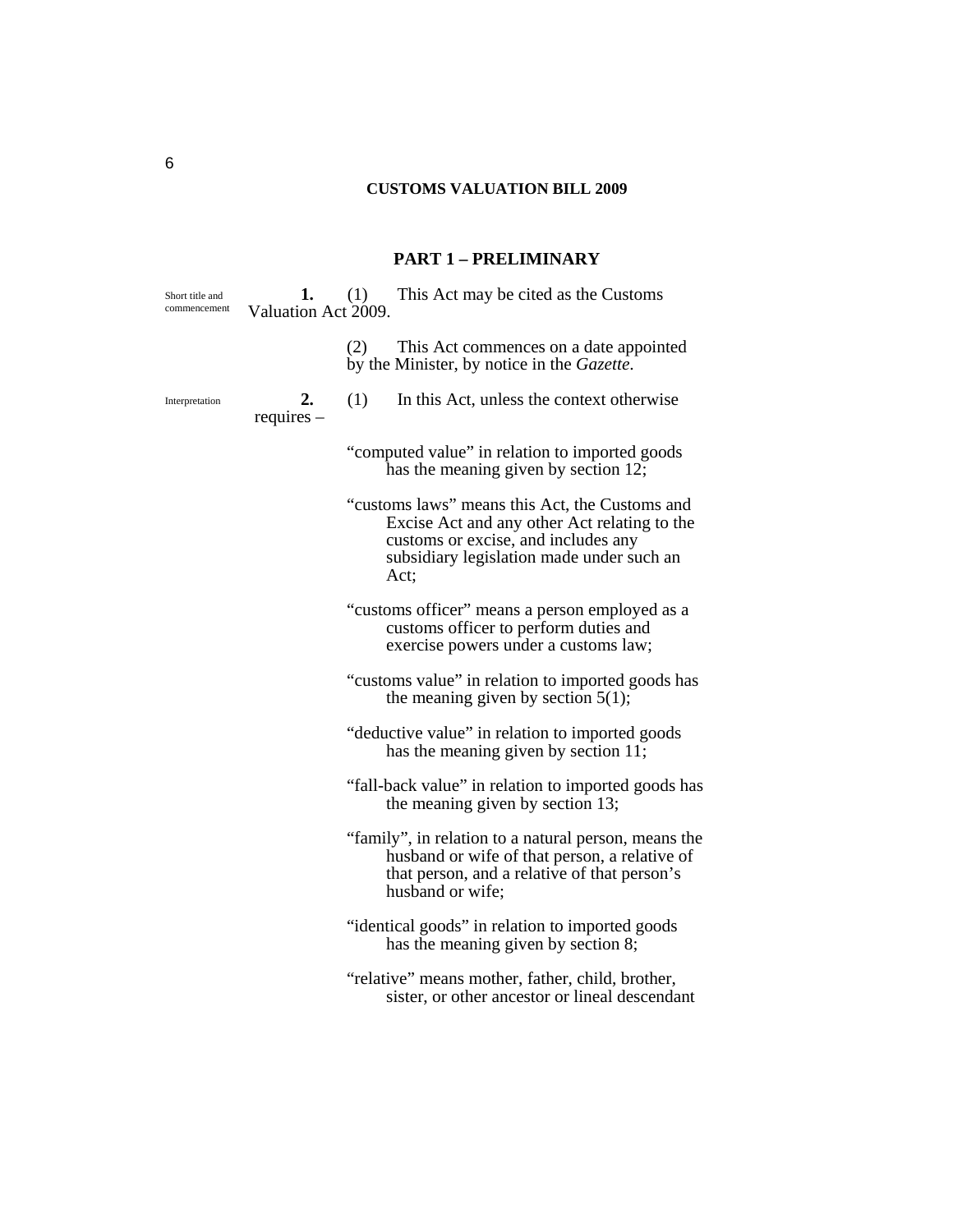and for the purposes of this definition, a legally or customarily adopted child is treated as a natural child by, or as a sibling to, the natural person;

"similar goods" in relation to imported goods has the meaning given by section 9;

"transaction value" in relation to imported goods has the meaning given by section 7;

(2) For the purposes of this Act, two persons are deemed to be related to each other if –

- (a) both being natural persons
	- (i) they are members of the same family; or
	- (ii) one of them is an officer or director of a body corporate controlled, directly or indirectly, by the other;
- (b) both being bodies corporate
	- (i) both of them are controlled, directly or indirectly, by a third person (whether or not a body corporate);
	- (ii) both of them together control, directly or indirectly, a third body corporate; or
	- (iii) the same person (whether or not a body corporate) is in a position to cast, or control the casting of, five percent or more of the maximum number of votes that might be cast at a general meeting of each of them;
- (c) one of them, being a body corporate, is, directly or indirectly, controlled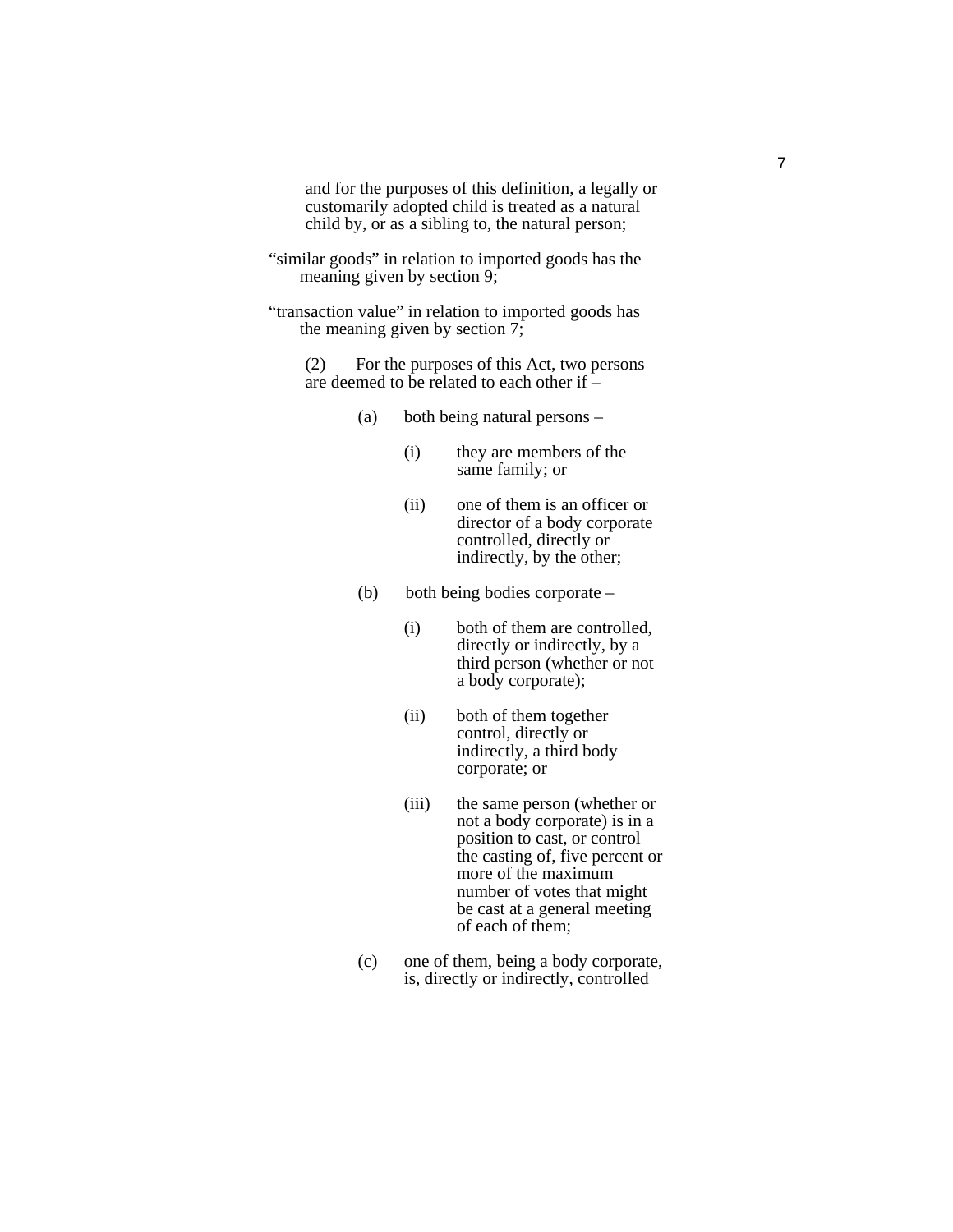by the other (whether or not a body corporate);

- (d) one of them, being a natural person, is an employee, officer or director of the other (whether or not a body corporate); or
- (e) they are members of the same partnership.

(3) A person, whether or not a body corporate, is taken to control another body corporate for the purposes of subsection (2) if that person has the capacity to impose any restraint or restrictions upon, or to exercise any direction over, that other body corporate.

(4) Unless the contrary intention appears, any word or phrase used in this Act and not defined in this Act and used in the Customs and Excise Act (Cap. 121) has the same meaning in this Act as in the Customs and Excise Act (Cap. 121).

**3.** (1) The objects of this Act are –

- (a) to set out a mechanism consistent with Article VII of The World Trade Organisation General Agreement on Tariffs and Trade to determine the value of imported goods for the purposes of imposing import duty; and
- (b) to establish a range of Customs offences that will operate as a substitute to bringing proceedings under the Customs and Excise Act (Cap. 121) in respect of serious breaches.

(2) In interpreting this Act, a construction that promotes the objects of this Act under subsection  $(1)$  is preferred to a construction that does not promote those objects.

Objects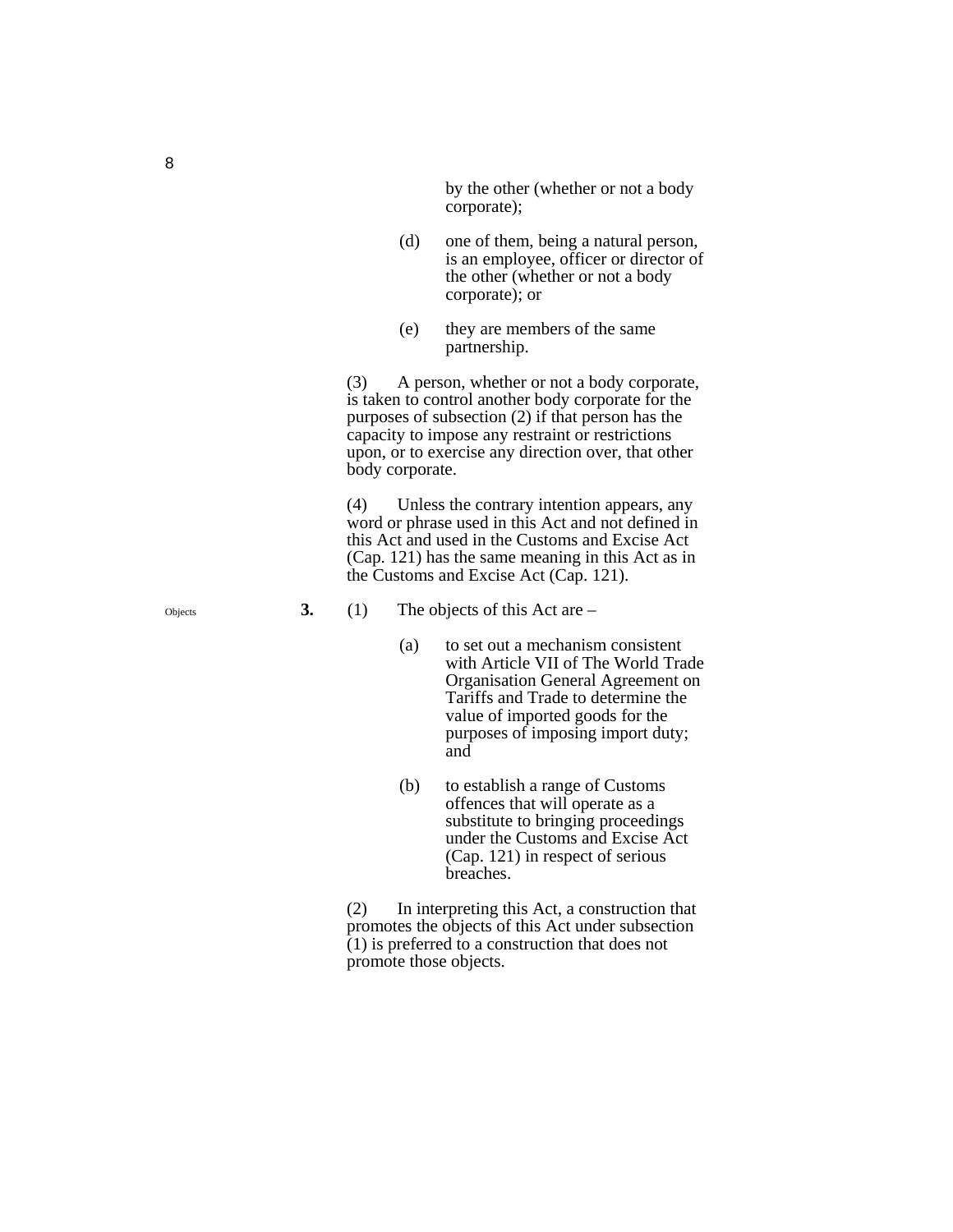#### **PART 2 – CUSTOMS VALUE OF IMPORTED GOODS**

**5.** (1) In a customs law the value of imported goods for the purposes of imposing import duty is the customs value of those goods and the Comptroller shall determine that customs value in accordance with this Act.

> (2) Where the Comptroller can determine the transaction value of imported goods, the customs value of those goods is the transaction value of those goods.

(3) Where the Comptroller cannot determine the transaction value of imported goods, the customs value of those goods is determined in accordance with the following methods, applied in the order set out below –

- (a) the transaction value of identical goods as determined under section 8;
- (b) the transaction value of similar goods as determined under section 9;
- (c) the deductive value of the goods determined under section 11; or
- (d) the computed value of the goods determined under section 12.

(4) An importer may apply, in writing, to the Comptroller for the order of consideration of the methods in sections 11 and 12 to be reversed.

(5) An application under subsection (4) shall be made before the Comptroller commences to determine that customs value of the imported goods.

(6) If the customs value of imported goods cannot be determined using the valuation methods Customs value of imported goods

Act binds Crown

9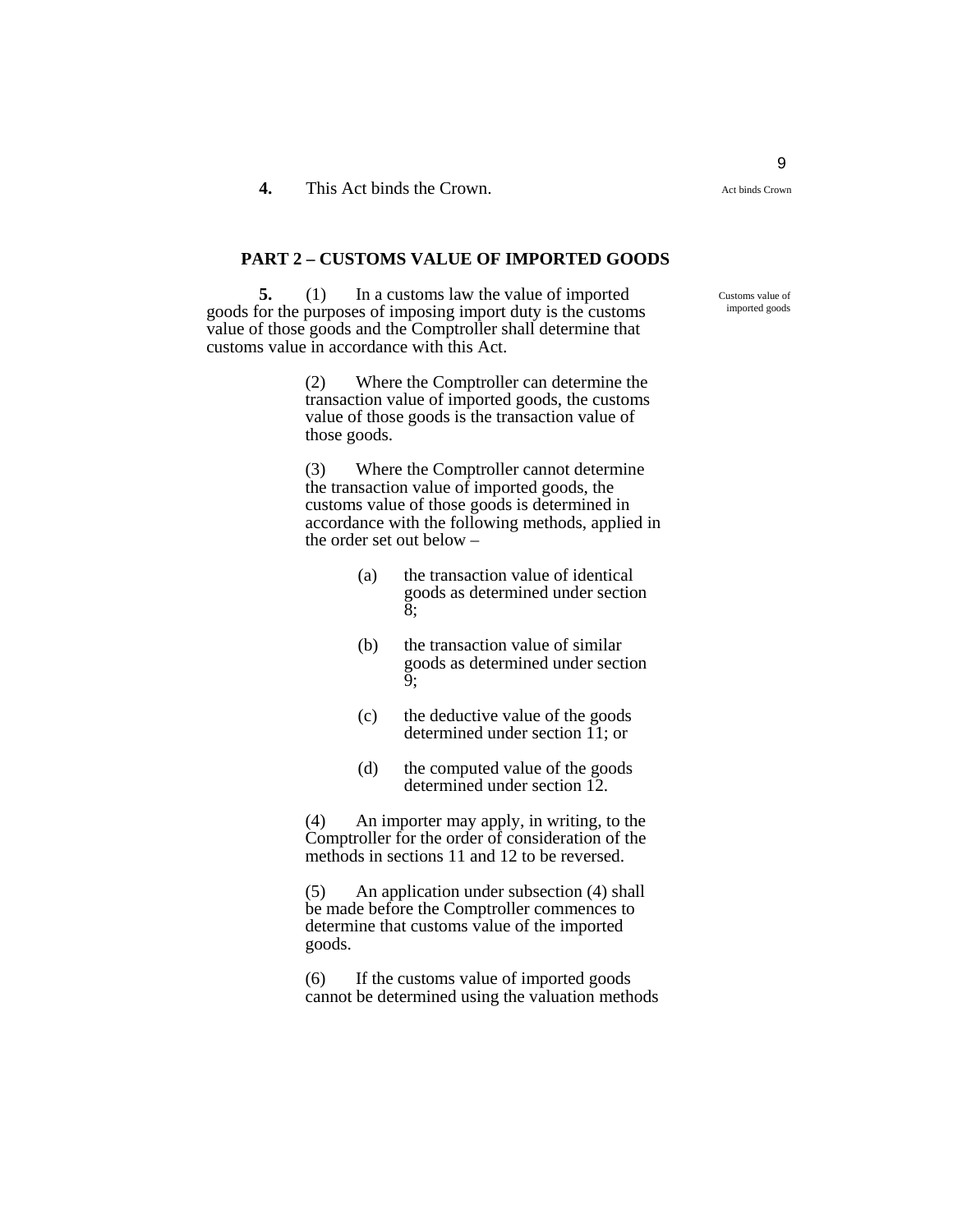described in subsection (3), the customs value is the fall-back value of those imported goods.

Inability to determine value of imported goods by reason of insufficient or unreliable information

**6.** (1) Where the Comptroller is not satisfied that there is sufficient reliable information available to the Comptroller to enable him or her to determine a value of imported goods in accordance with a particular provision of this Act, the Comptroller may determine in writing, that he or she is not so satisfied and the Comptroller is then taken to be unable to determine that first-mentioned value.

> (2) Where under subsection (1) the Comptroller is taken to be unable to determine a customs value of imported goods, the importer shall produce further relevant documentation in order that the Comptroller is able to make such a determination of customs value.

**7.** (1) The transaction value of imported goods is the price actually paid or payable for the goods at the time they are sold for export to Solomon Islands adjusted by the amounts specified in subsections (2) and (3).

> (2) For the purposes of determining the transaction value of imported goods, the price actually paid or payable for the goods is increased by the sum of the following amounts paid or payable, directly or indirectly, by or on behalf of the purchaser in respect of the goods to the extent that the amount is not already included in the price –

- (a) commission and brokerage in relation to the imported goods other than fees paid or payable by the buyer to the buyer's agent for the service of representing the buyer overseas in respect of the purchase of the goods;
- (b) packing costs, including labour and material costs;
- (c) the cost of containers that are treated as being as one with the imported goods;

Transaction value of imported goods

10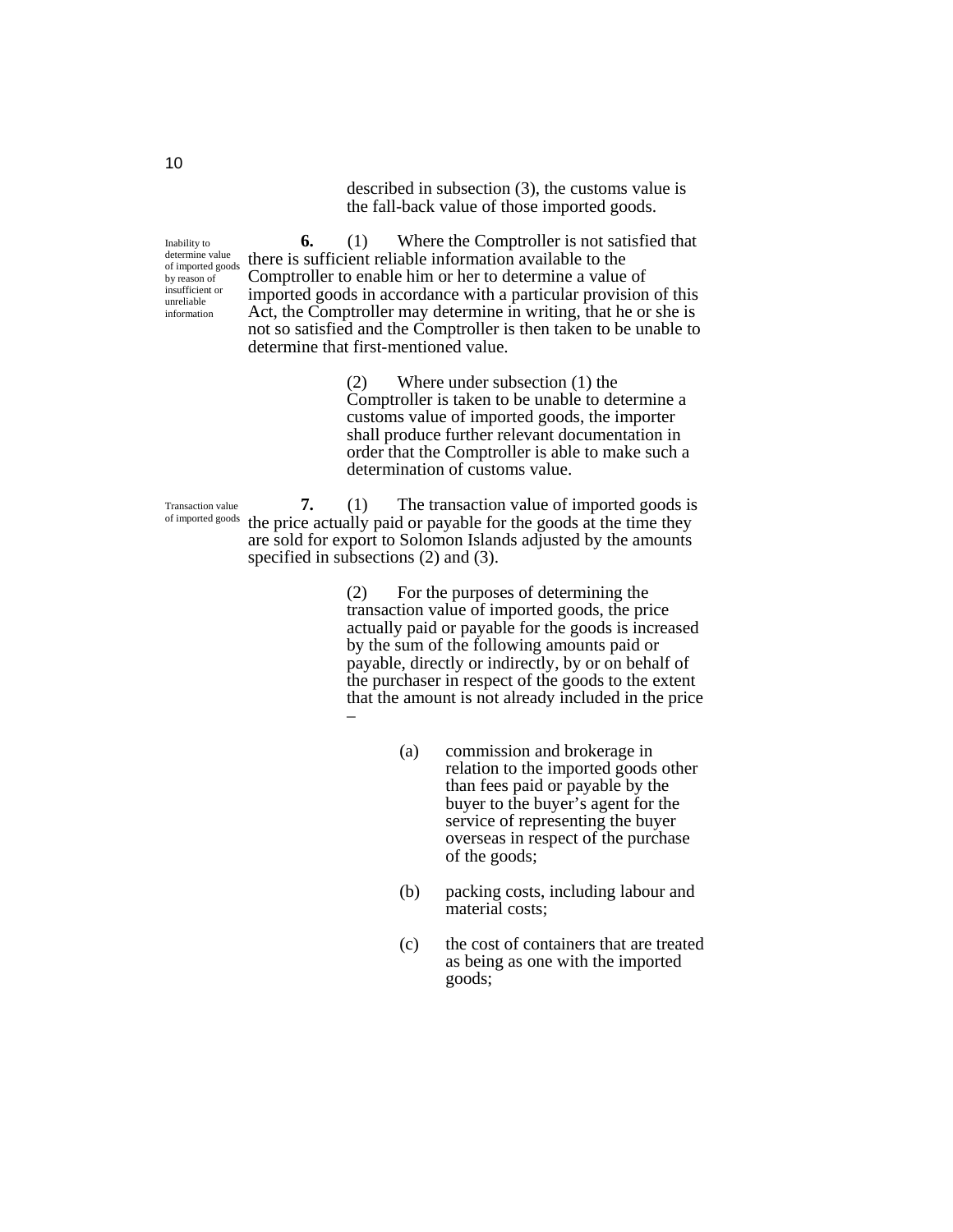- (d) royalties and licence fees, including payments for patents, trademarks, and copyrights in respect of the imported goods that the buyer shall pay, directly or indirectly, as a condition of the sale of the goods for export to Solomon Islands, other than for the right to reproduce the goods in Solomon Islands;
- (e) the cost of transportation and insurance of, and the loading, unloading, and handling charges, and other charges and expenses associated with the transportation of, the imported goods until the goods have left the country of export if such costs, charges, and expenses are paid or payable by the buyer, directly or indirectly, to or for the benefit of the seller as a condition of the transaction;
- (f) the value of any part of the proceeds of any subsequent resale, disposal, or use of the goods by the buyer that accrues or is to accrue, directly or indirectly, to the seller;
- (g) the costs or charges related to the purchase of the finance for the imported goods; and
- (h) the value of any of the following goods and services supplied, directly or indirectly, by the purchaser free of charge or at a reduced cost for use in connection with the production and sale for export of the imported goods, apportioned to the goods in a reasonable manner and in accordance with generally accepted accounting principles –
	- (i) materials, components, parts, and other goods incorporated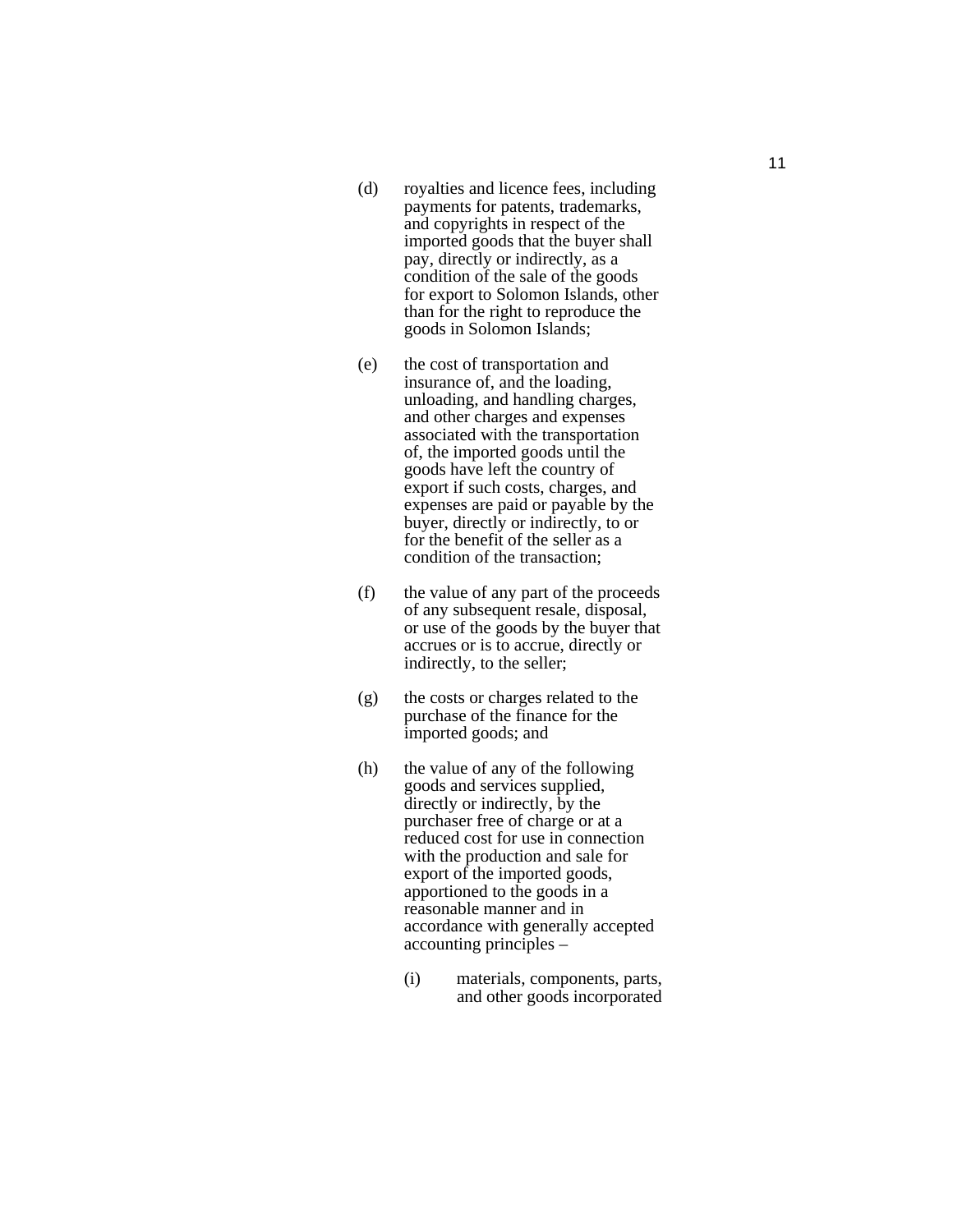in the production of the imported goods;

- (ii) tools, dies, moulds, and other goods utilised in the production of the imported goods;
- (iii) materials consumed in the production of the imported goods; and
- (iv) engineering work, development work, art work, or design work, plans or sketches undertaken outside Solomon Islands and necessary for the production of the goods.

(3) For the purposes of determining the transaction value of imported goods, the price actually paid or payable for the imported goods is decreased by the sum of the following amounts to the extent that the amount is otherwise included in the price paid or payable for the goods and separately identified in the price –

- (a) expenditure incurred in the construction, erection, assembling or maintenance of, or technical assistance provided in respect of the goods after importation;
- (b) the cost of transportation (including loading, unloading, handling and other expenses associated with transportation) of the goods after importation, and the cost of any insurance relating to such transportation;
- (c) customs duties or other taxes payable in Solomon Islands by reason of the importation or sale of the goods; and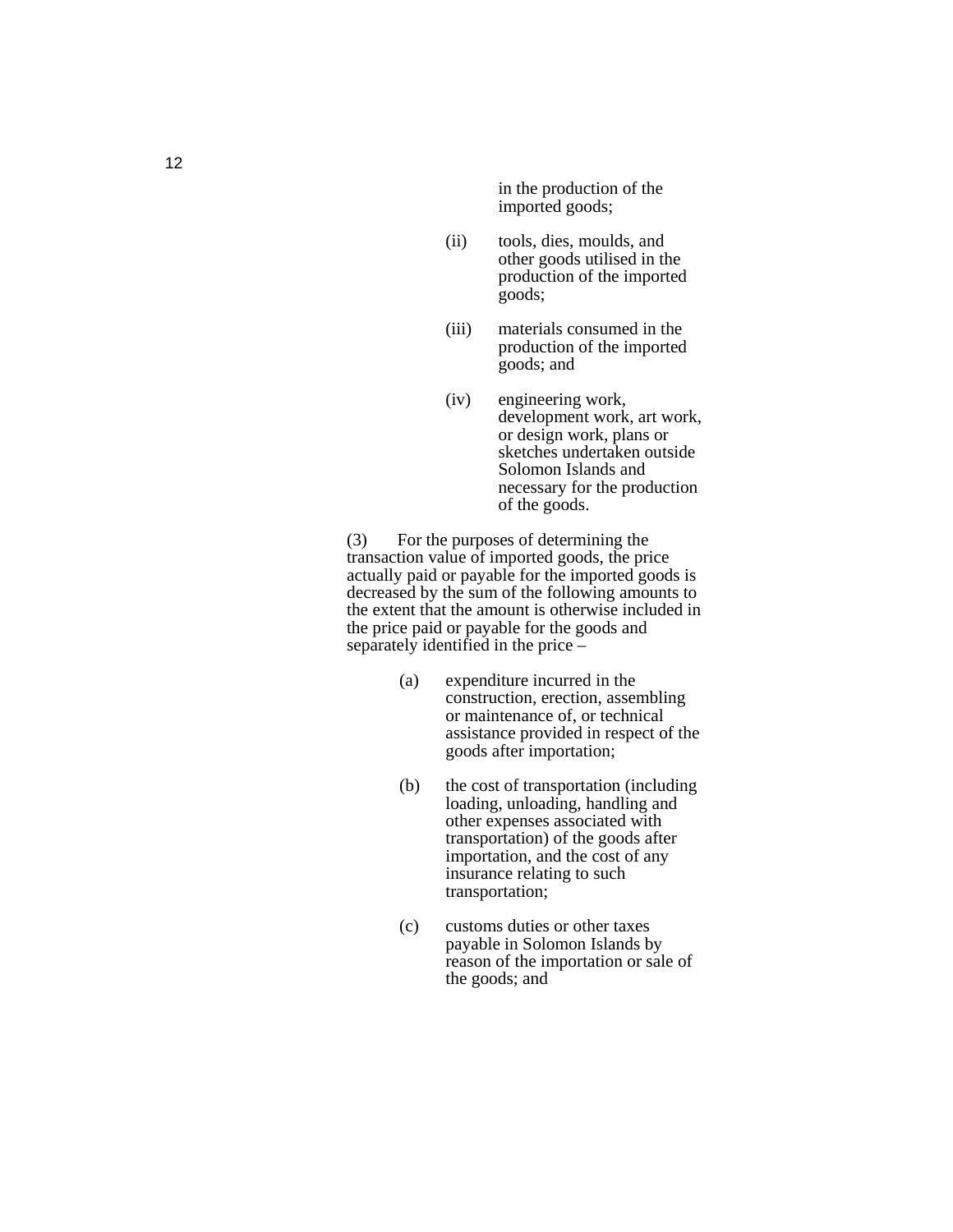(d) the costs or charges related to the purchase of the finance for the imported goods and paid or payable to the supplier.

**8.** (1) For the purposes of this Act, "identical goods", in relation to imported goods, means goods that the Comptroller is satisfied –

- (a) are the same in all material respects, including physical characteristics, quality and reputation, as the imported goods;
- (b) were produced in the same country as the imported goods; and
- (c) were produced by or on behalf of the producer of the imported goods,

but not being goods in relation to which –

- (aa) art work, design work, development work, engineering work undertaken, or substantially undertaken, in Solomon Islands; or
- (bb) models, plans or sketches prepared, or substantially prepared, in Solomon Islands,

was or were supplied directly or indirectly by or on behalf of the purchaser free of charge or at a reduced cost for use in relation to their production.

> (2) Where the Comptroller after reasonable inquiry is not aware of any goods that may be treated under subsection (1) as identical goods in relation to the goods to be valued, the Comptroller may disregard the requirement in paragraph  $(1)(c)$ for the purpose of treating goods as identical goods in relation to the imported goods.

> (3) If the customs value of imported goods cannot be determined under section 7, the customs value of those goods is the transaction value of identical goods in respect of a sale of those goods for export to Solomon Islands if –

Transaction value of identical goods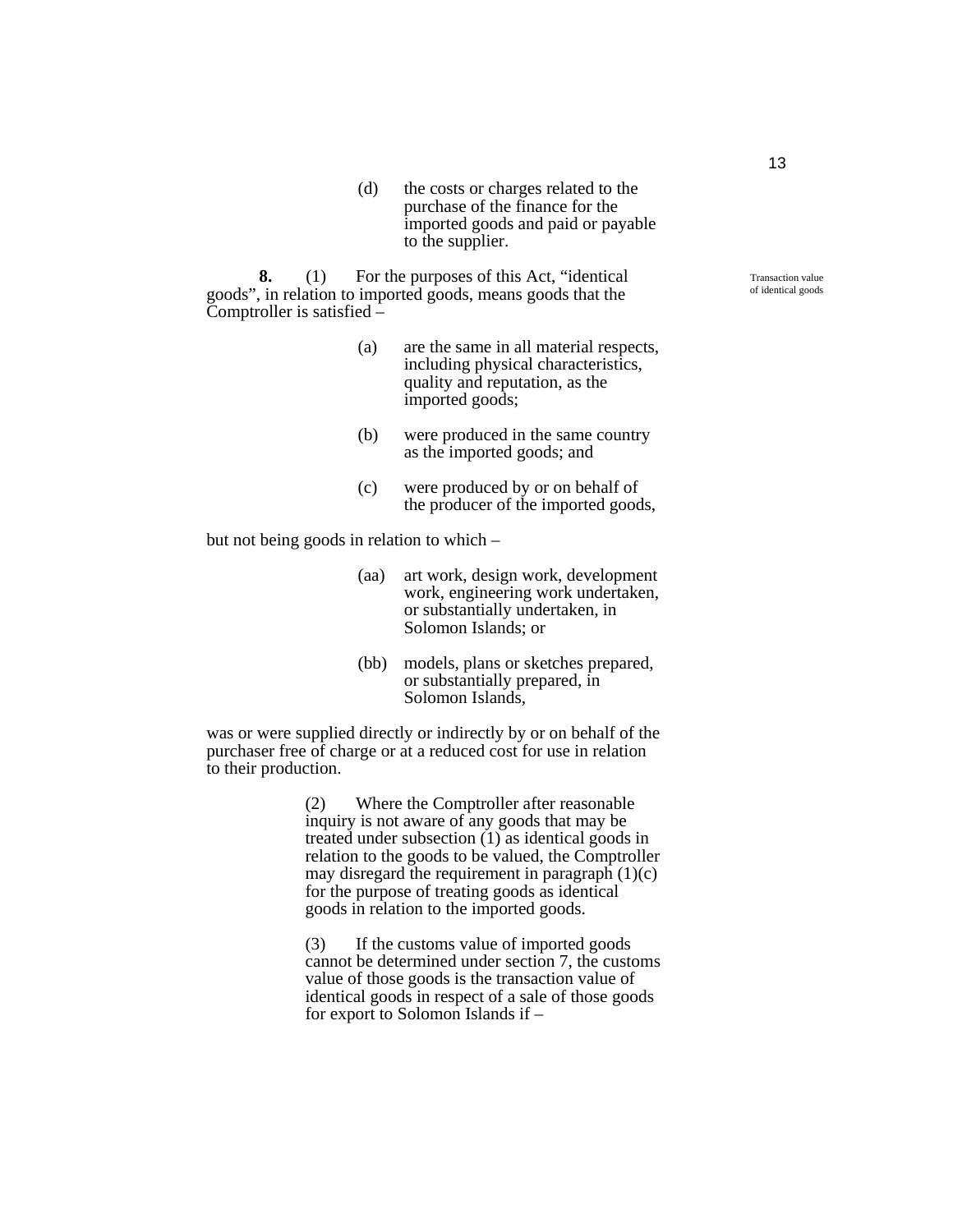- (a) the transaction value of the identical goods is the customs value of those goods; and
- (b) the identical goods were exported to Solomon Islands at the same or substantially the same time as the imported goods being valued and were sold to a buyer at the same or substantially the same trade level as the buyer of the goods being valued; and in the same or substantially the same quantities as the goods being valued.

(4) Where the Customs value of imported goods cannot be determined under subsection (3) because identical goods were not sold under the conditions described in paragraph (3)(b), the customs value of those goods may be determined by reference to the transaction value of identical goods in respect of a sale of those goods for export to Solomon Islands if the identical goods were sold under any of the following conditions –

- (a) to a buyer at the same or substantially the same trade level as the buyer of the imported goods being valued but in quantities different from the quantities in which the imported goods were sold;
- (b) to a buyer at a trade level different from that of the buyer of the imported goods being valued but in the same or substantially the same quantities as the quantities in which those imported goods were sold; or
- (c) to a buyer at a trade level different from that of the buyer of the goods being valued and in quantities different from the quantities in which those goods were sold.

(5) For the purposes of determining the customs value of imported goods under this

14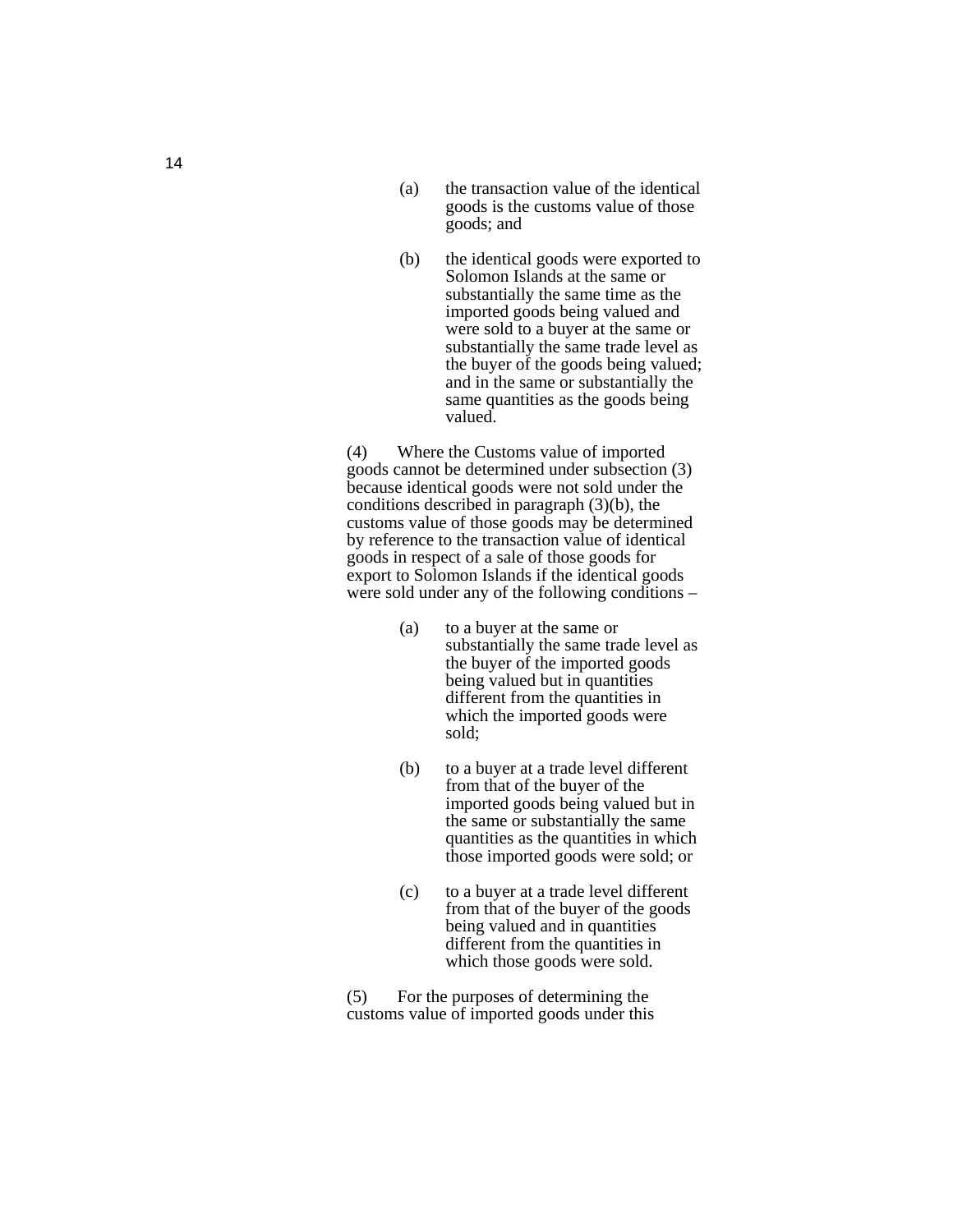section, the transaction value of identical goods is adjusted to take account of –

- (a) commercially significant differences in the cost of transportation and insurance of, and the loading, unloading, and handling charges, and other charges and expenses associated with the transportation of, the identical goods until the goods have left the country of export and those costs, charges and expenses in respect of the imported goods being valued that are attributable to differences in distances and modes of transport; and
- (b) where subsection (4) applies, differences in the trade levels of the buyers of the identical goods and the goods being valued or the quantities in which the identical goods and the goods being valued were sold or both, as the case may be.

(6) If there is insufficient information to determine an amount under subsection (5), the customs value of the imported goods cannot be determined under this section.

(7) Where, in relation to imported goods being valued, there are two or more transaction values of identical goods that meet all the requirements set out in this section, the customs value of the imported goods shall be determined on the basis of the lowest of those transactions values.

**9.** (1) For the purposes of this Act, "similar goods", in relation to imported goods, means goods that the Comptroller is satisfied –

> (a) closely resemble the imported goods in respect of component materials and parts and in respect of physical characteristics;

Transaction value of similar goods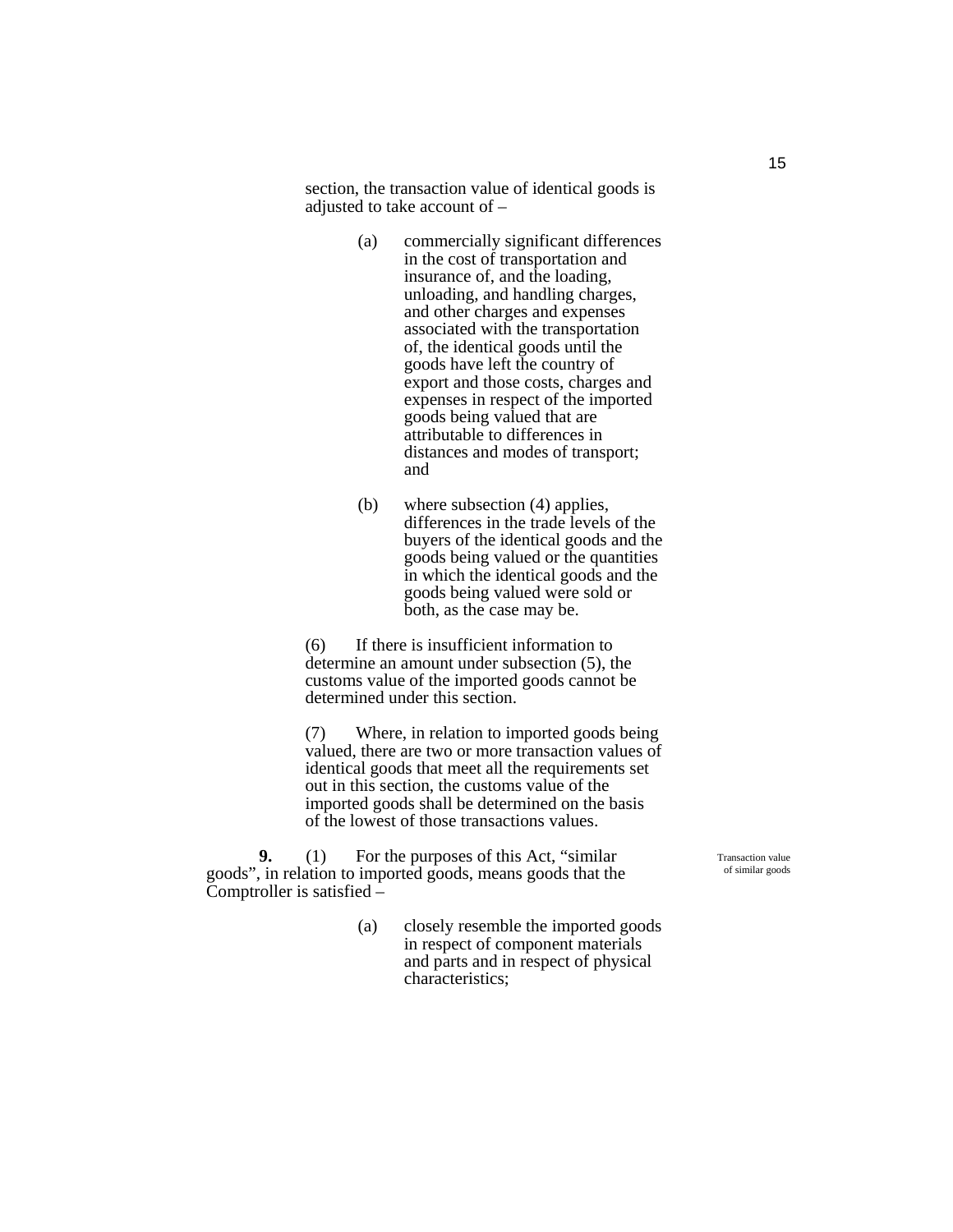- (b) are functionally and commercially interchangeable with the imported goods having regard to the quality and reputation (including any relevant trade marks) of each lot of goods;
- (c) were produced in the same country as the imported goods; and
- (d) were produced by or on behalf of the producer of the imported goods,

but not being goods in relation to which –

- (aa) art work, design work, development work or engineering work undertaken, or substantially undertaken, in Solomon Islands; or
- (bb) models, plans or sketches prepared, or substantially prepared, in Solomon Islands,

was or were supplied directly or indirectly by or on behalf of the purchaser free of charge or at a reduced cost for use in relation to their production.

> (2) Where the customs value of imported goods cannot be determined under section 7 or 8, the customs value of those goods is the transaction value of similar goods in respect of a sale of those goods for export to Solomon Islands if –

- (a) the transaction value of the similar goods is the customs value of those goods; and
- (b) the similar goods were exported to Solomon Islands at the same or substantially the same time as the imported goods being valued and were sold to a buyer at the same or substantially the same trade level as the buyer of the goods being valued, and in the same or substantially the same quantities as the goods being valued.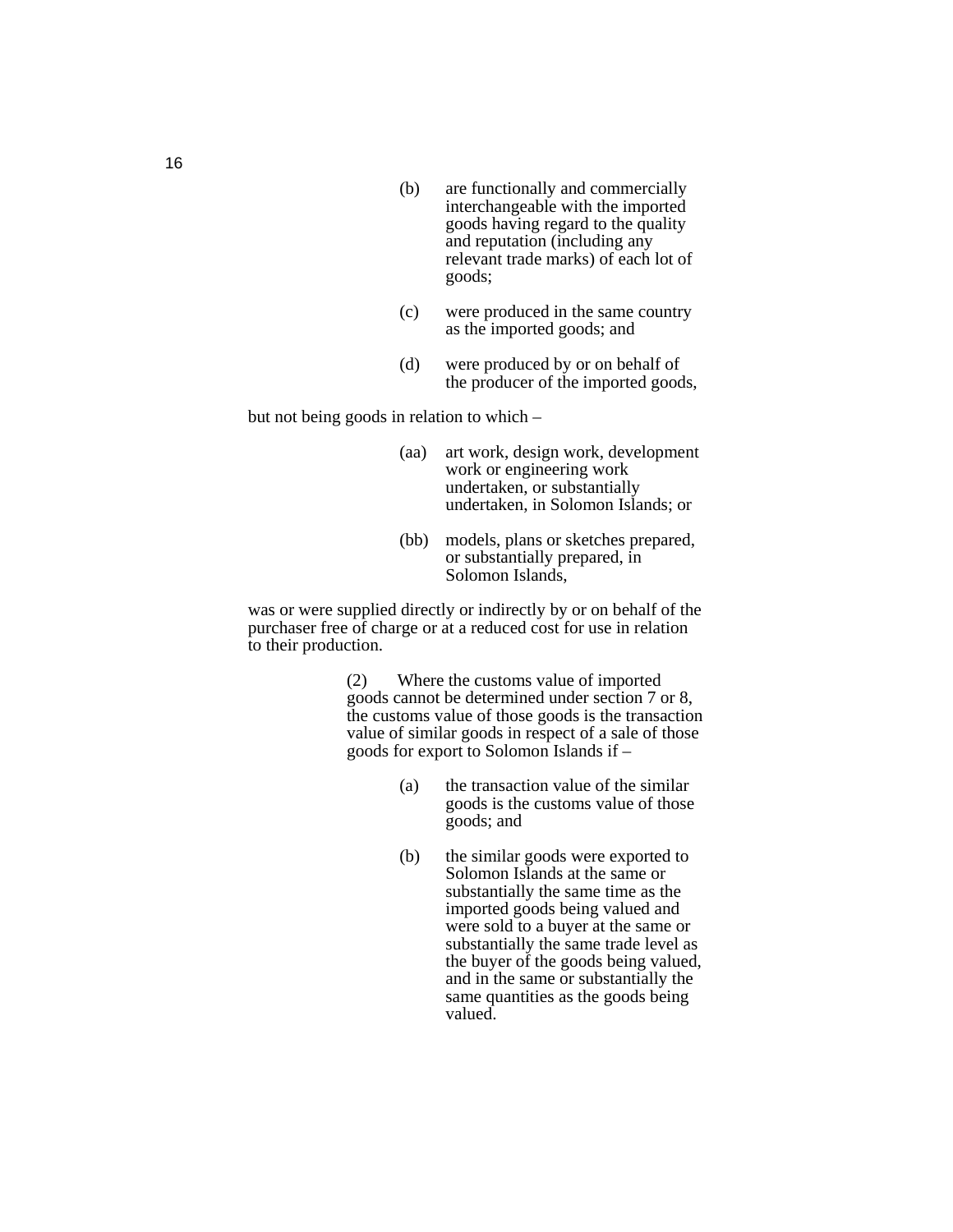(3) Subsections 8(4) to (7) apply to this section as if every reference in those subsections to "identical goods" is a reference to "similar goods".

**10.** (1) The transaction value of imported goods will not determine the customs value of imported goods if the following circumstances apply –

- (a) there are restrictions on the disposition of the imported goods other than  $-$ 
	- (i) restrictions imposed or required by, or by any public officer or authority acting in accordance with, a law in force in Solomon Islands;
	- (ii) restrictions that limit the geographical in which the goods may be resold; or
	- (iii) restrictions that do not substantially affect the value of the imported goods;
- (b) the sale of the imported goods is subject to some condition or consideration in respect of which a value cannot be determined;
- (c) part of the proceeds of any disposal, use or resale of the goods by the purchaser accrues, directly or indirectly, to the vendor, unless an appropriate adjustment can be made; or
- (d) the buyer and seller of the goods are related at the time the goods are sold for export except in the situation –
	- (i) where the Comptroller is satisfied that the relationship did not influence the price paid or payable for the goods; or

Transaction value not to apply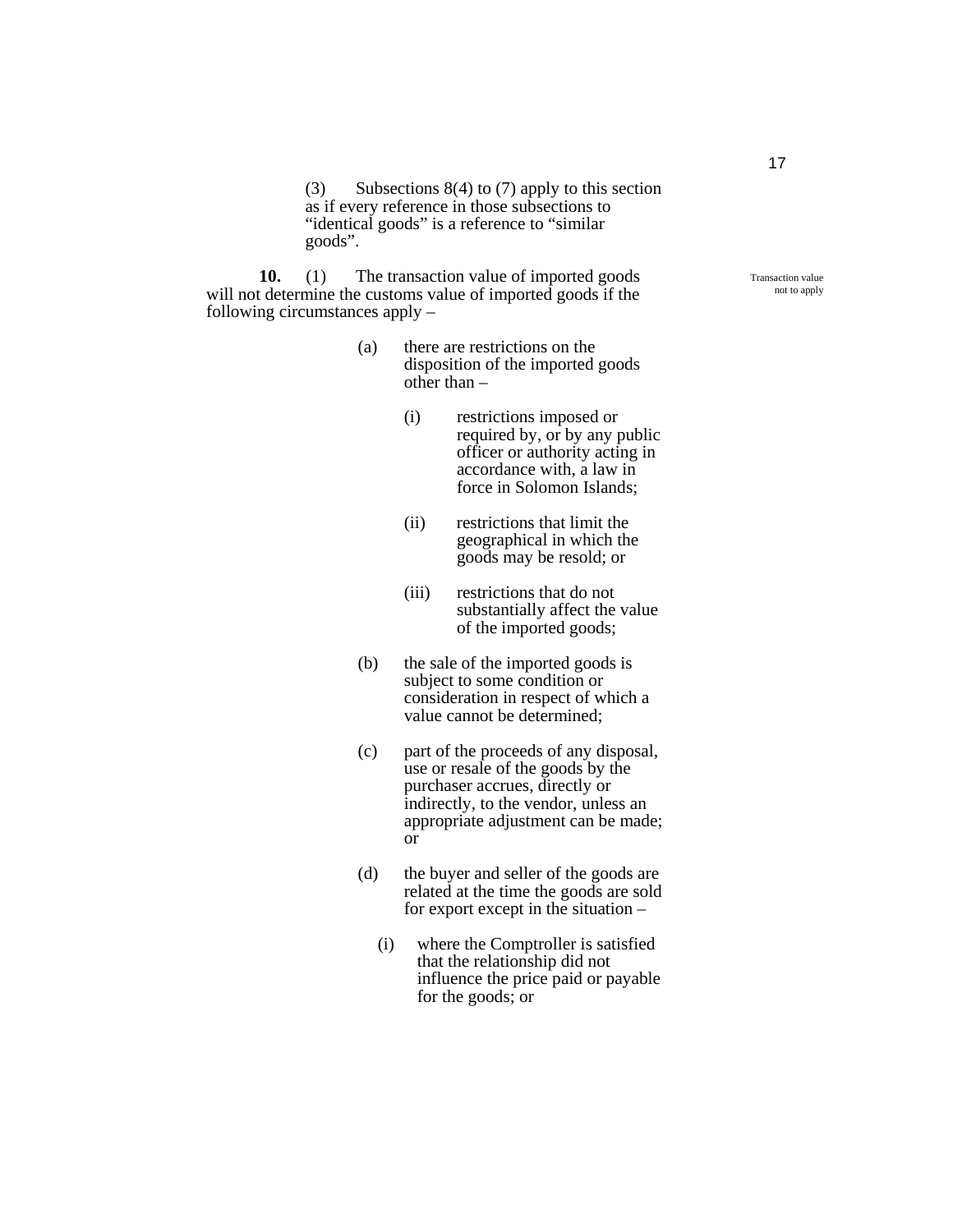(ii) where the importer demonstrates to the satisfaction of the Comptroller that the transaction value of the goods closely approximates the transaction value, deductive value, or computed value of identical or similar goods sold at comparable trade and quantity levels to unrelated buyers in Solomon Islands at or about the same time as the goods to be valued.

(2) In a sale between related persons, for the purposes of showing that the relationship did not influence the transaction value, the importer shall produce such evidence or information as is prescribed or which the Comptroller otherwise requests.

**11.** (1) Subject to section 5, if the customs value of imported goods cannot be determined under section 7, 8 or 9, the customs value of the imported goods is the deductive value of the goods.

> (2) Subject to subsection (3), where the imported goods being valued or identical goods or similar goods are sold in Solomon Islands in the condition in which they were imported at or about the time of importation, the deductive value of the goods being valued is the price per unit of the imported goods, or identical or similar goods as the case may be, at which the greatest number of the goods are sold, reduced on a per unit basis by the amounts specified in subsection (4).

(3) Subsection (2) will only apply if the Comptroller is satisfied –

- (a) that the purchaser is not related to the importer; and
- (b) that, in relation to the imported goods to be valued, the purchaser did not supply free of charge or at a reduced cost for use in connection with the production and sale for export of the imported goods, the

Deductive value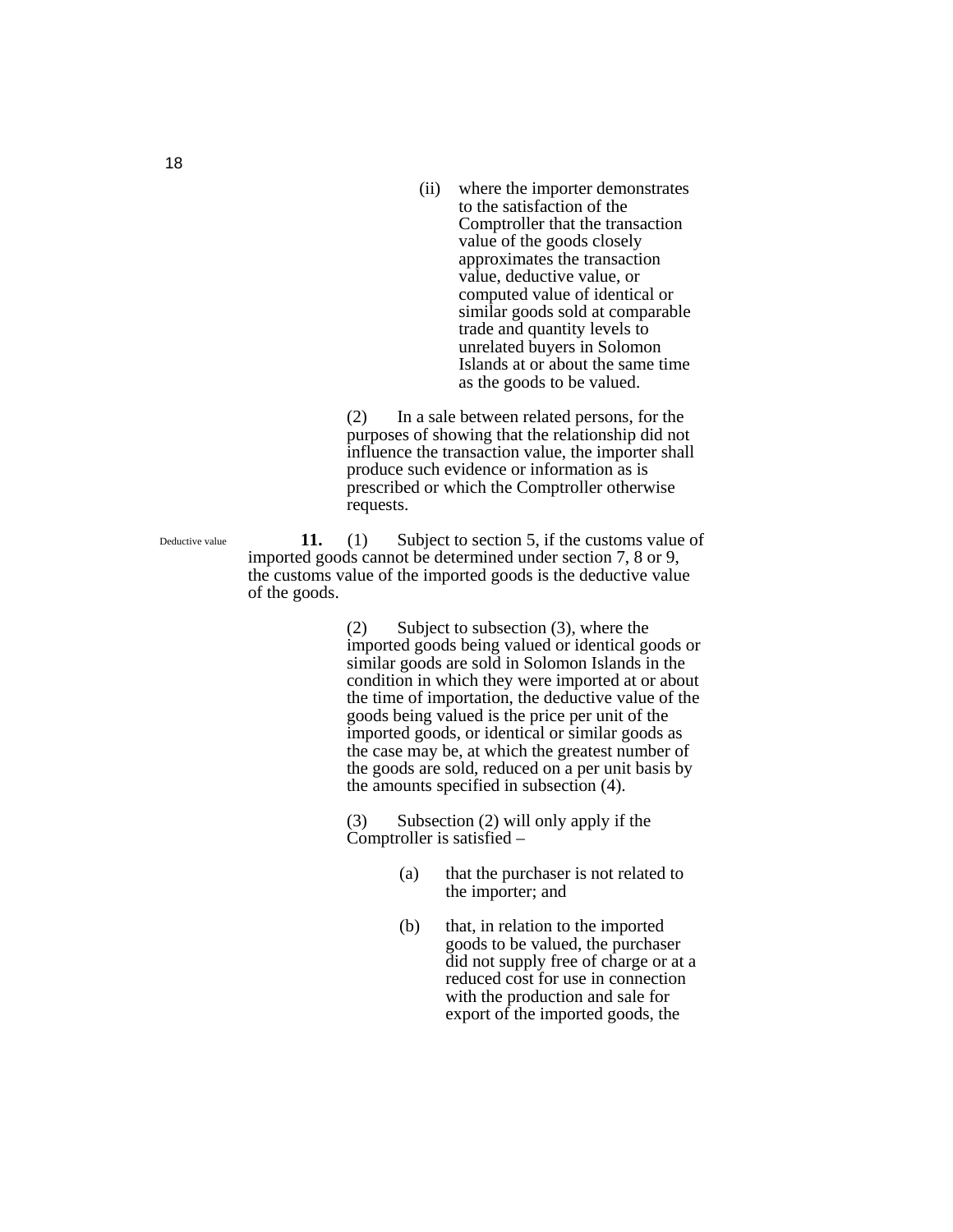goods, material and services referred to in section 7(2)(h).

(4) For the purposes of subsection (2), the value of the imported goods to be valued is reduced on a per unit basis by –

- (a) the amount of any commission;
- (b) an amount for profit and general expenses, including all costs of marketing the goods based on sales in Solomon Islands of goods of the same class or kind as the goods sold;
- (c) reasonable costs, charges, and expenses that are incurred in respect of the transportation and insurance of the goods within Solomon Islands, to the extent that those costs and charges have not already been deducted under paragraph (b); and
- (d) customs duties or other taxes payable in Solomon Islands by reason of the importation or sale of the goods.

(5) If the imported goods being valued or identical goods or similar goods are not sold in Solomon Islands at or about the time of importation but are sold in the condition in which they were imported within ninety days after the time of importation and subsection (3) is satisfied, the deductive value is determined by reference to the later sale.

(6) Subject to subsection (7), if the imported goods being valued or identical goods or similar goods are not sold in the condition in which they were imported in Solomon Islands at or about the time of importation or within ninety days after the time of importation but –

> (a) the goods, after being assembled, packaged, or further processed, are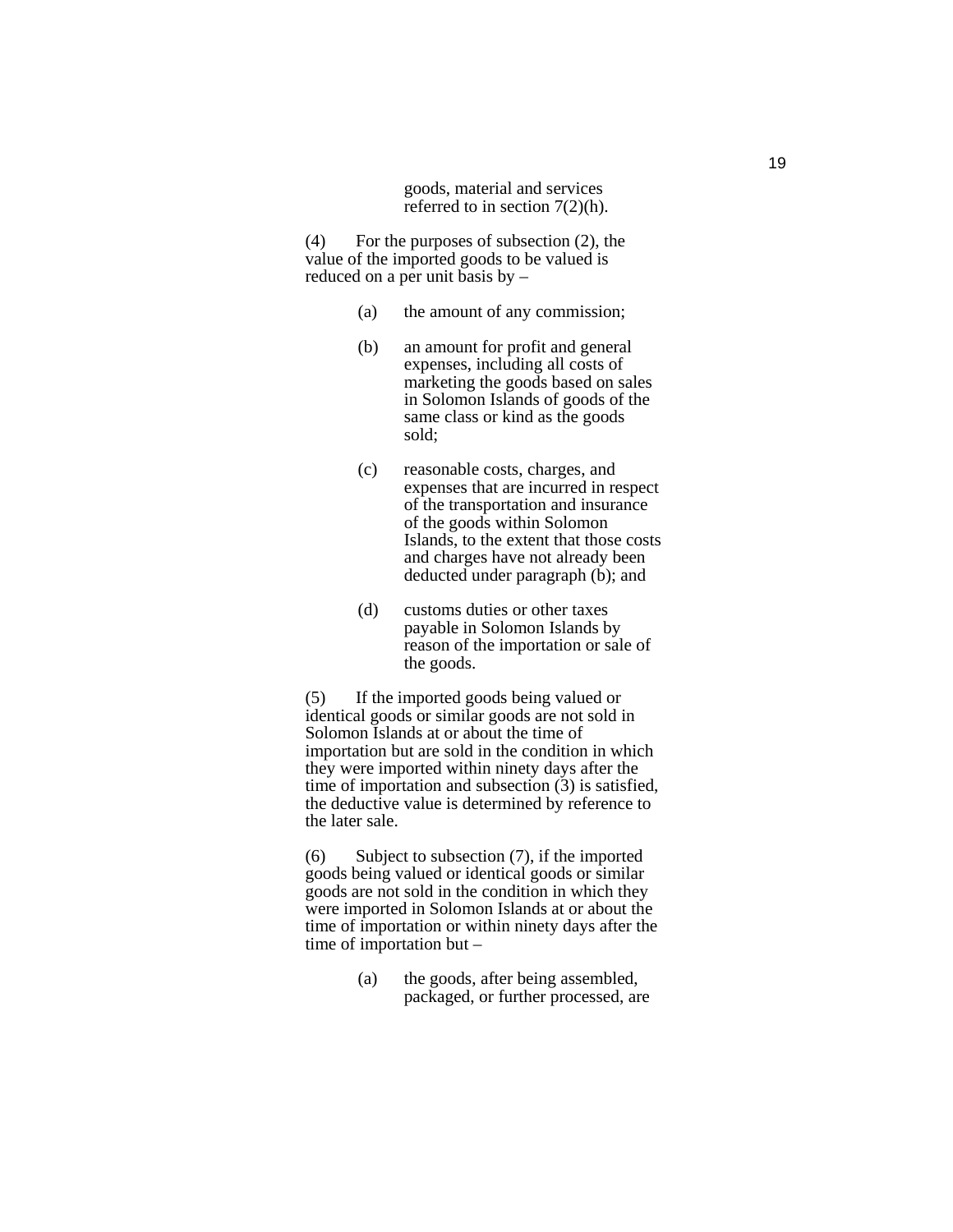sold within ninety days after the time of importation; and

(b) subsection (3) is satisfied,

 the deductive value of the imported goods may be determined at the request of the importer by reference to that sale after reduction on a per unit basis for the value added attributable to the assembly, packaging or further processing of the goods in Solomon Islands.

(7) Subsection (6) will not apply if the Comptroller has insufficient information to determine the amount of the value added attributable to the assembly, packaging or further processing of the goods in Solomon Islands.

**12.** (1) If the customs value of imported goods cannot be determined under section 7, 8, 9 or  $1\hat{1}$ , the customs value of the imported goods is the computed value of the goods.

> (2) The computed value of imported goods is such part of the sum of the following amounts as the Comptroller considers should be apportioned to the production of those goods –

- (a) the cost or value of materials used in producing the goods;
- (b) the cost of manufacture or processing to produce the goods;
- (c) the cost of containers that are treated as being as one with the imported goods;
- (d) the cost of transportation and insurance of, and the loading, unloading, and handling charges, and other charges and expenses associated with the transportation of, the imported goods until the goods have left the country of export if such costs, charges, and expenses are paid or payable by the buyer, directly or indirectly, to or

20

Computed value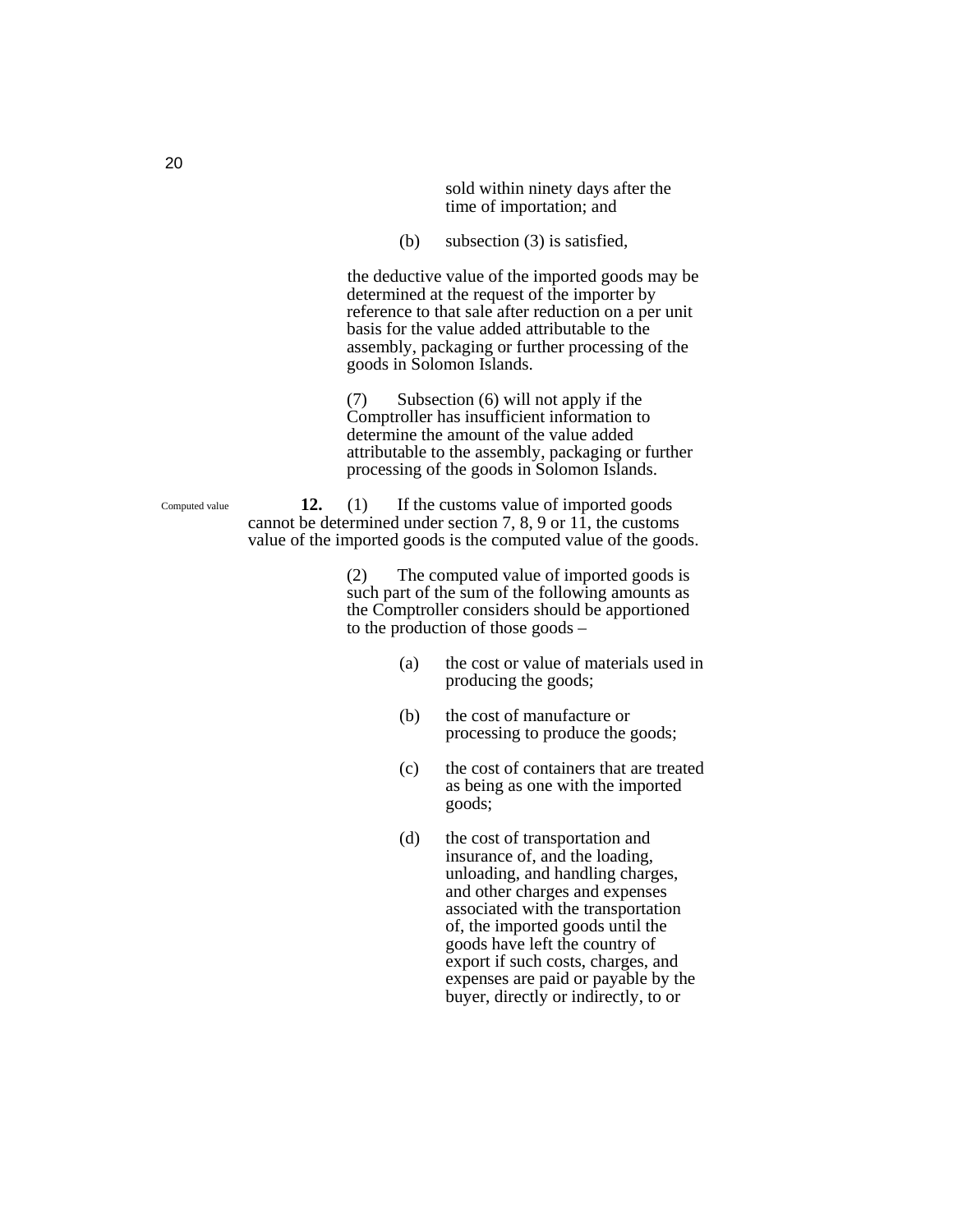for the benefit of the seller as a condition of the transaction;

- (e) the value of any part of the proceeds of any subsequent resale, disposal, or use of the goods by the buyer that accrues or is to accrue, directly or indirectly, to the seller;
- (f) the value of any goods, material and services referred to in section  $7(2)(h)$ ; or
- (g) an amount for profit and general expenses equal to that generally applicable in sales of goods of the same class or kind as the imported goods, which are made by producers in the country of exportation and are the exporter's goods.

**13.** The fall-back value of imported goods is the value that the Comptroller determines having regard to the other methods of valuation under this Act in the order in which those methods would ordinarily be considered under section 5 and such other matters as the Comptroller considers relevant but not having regard to any of the following matters –

- (a) the selling price in Solomon Islands of the goods produced in Solomon Islands;
- (b) any system that provides for the acceptance for valuation purposes of the higher of two alternative values;
- (c) the price of the goods on the domestic market of the country from which the imported goods were exported;
- (d) the cost of production of the goods, other than the computed value of identical goods or similar goods;
- (e) the price of the goods sold for export to a country other than Solomon Islands and not imported into Solomon Islands;

Fall-back value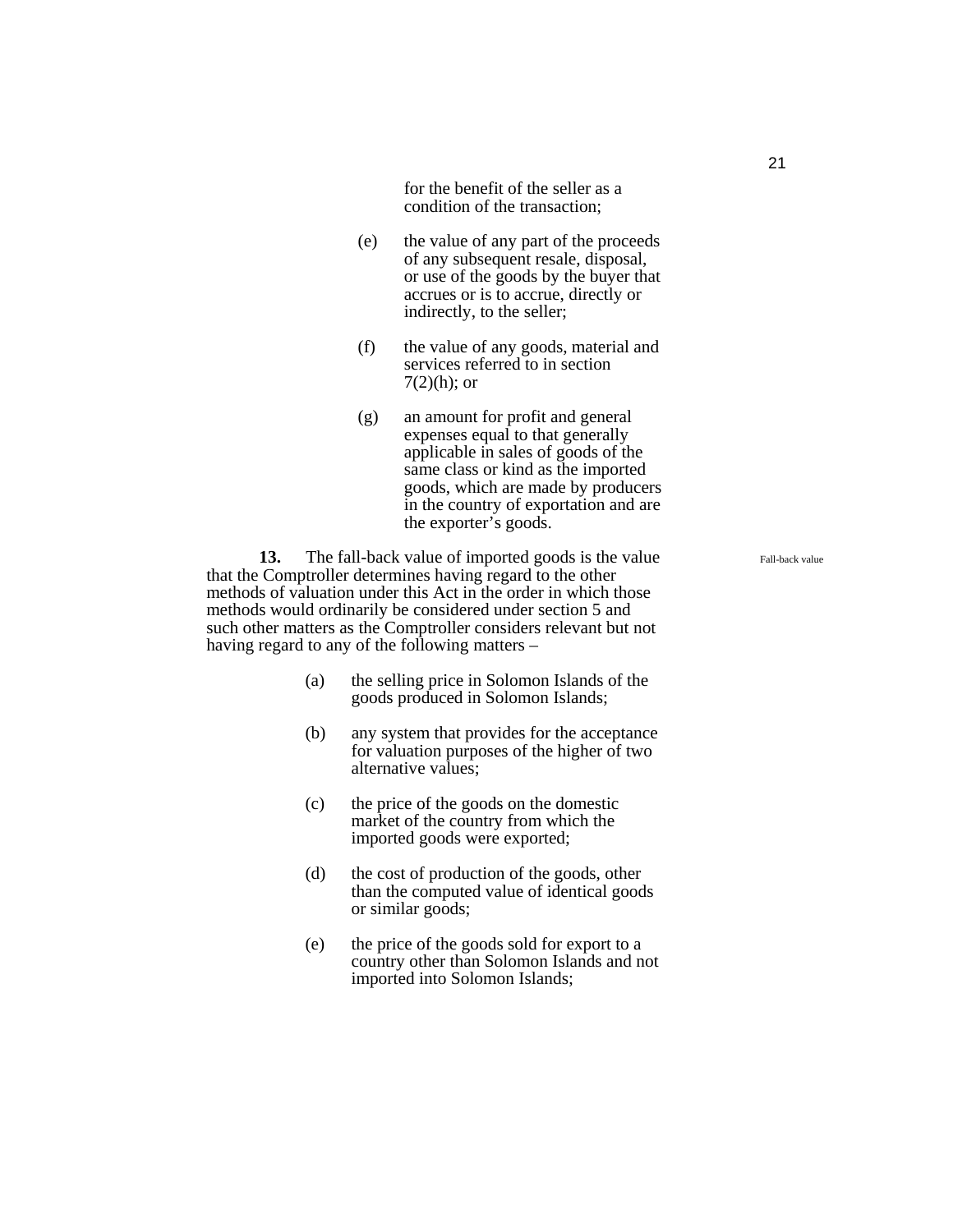- (f) any system that provides for minimum values for Customs purposes; or
- (g) arbitrary or fictitious values.

**14.** The Comptroller shall, upon written request, advise the importer, by notice in writing, of the method used to determine the customs value of imported goods. Importer advised of

**15.** (1) The customs value shall be expressed in a customs declaration in Solomon Islands currency. Values of goods to be declared in the currency of Solomon Islands

> (2) Where the conversion of currency is necessary for the determination of the customs value, the rate of exchange to be used is the rate published for the relevant country of export by the Central Bank of Solomon Islands as last notified before the goods were entered.

Review of determinations and other decisions

**16.** (1) At any time after the making of a determination or other decision under this Act in relation to imported goods, the Comptroller may review the determination or other decision and may –

- (a) affirm the determination or other decision;
- (b) vary the determination or other decision; or
- (c) revoke the determination or other decision and make any other determination or decision that is required to be made for the purpose of determining the customs value of the goods in accordance with this Act.

(2) Where, by reason that the Comptroller, under subsection (1), has varied or revoked a determination or other decision or has made a determination or other decision that is required to be made by reason of the revocation of a determination or other decision –

> (a) an amount of duty that was levied is less than the amount that should have been levied; or

22

method of determination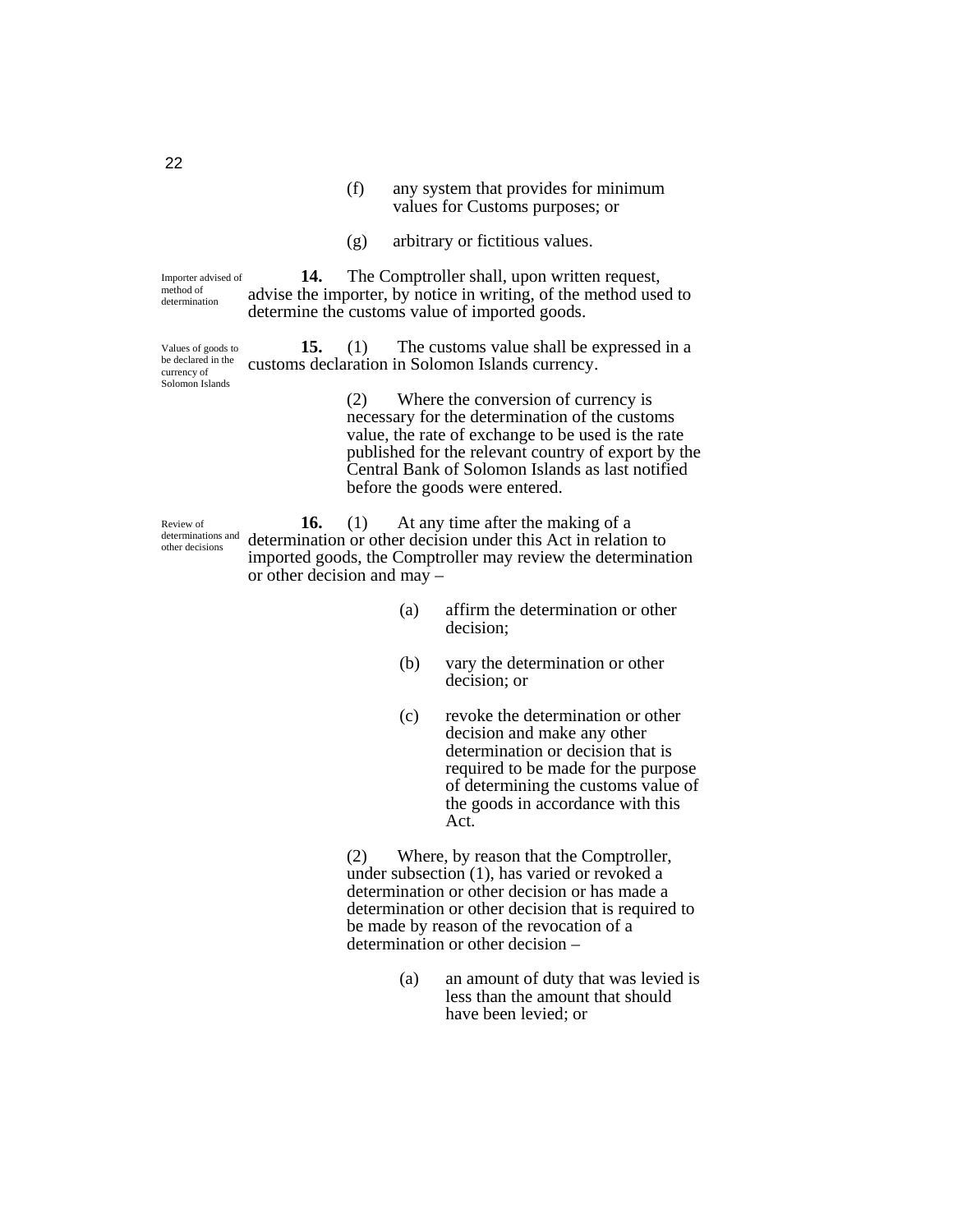(b) an amount of duty that was refunded is greater than the amount that should have been refunded,

the amount of duty that is unpaid or the amount of refund that was overpaid is a debt due to Solomon Islands and is payable by the owner of the goods.

(3) Where a customs value has been reviewed and a re-determination made under this section, the re-determined customs value is taken to be the correct customs value for the purposes of this Act.

#### **PART 3 — CUSTOMS OFFENCES**

**17.** A person who knowingly gives to any customs officer false information relating to the customs value or the tariff classification of imported goods commits an offence and is liable upon conviction –

- (a) in the case of a natural person
	- (i) for a first offence, to a fine not exceeding treble the value of the goods or 50,000 penalty units, whichever is the greater, or to a term of imprisonment not exceeding five years, or both; and
	- (ii) for a second or subsequent offence, to a fine not exceeding treble the value of the goods or 100,000 penalty units, whichever is the greater, or to a term of imprisonment not exceeding ten years, or both; and
- (b) in the case of a company or other entity
	- (i) for a first offence, to a fine not exceeding treble the value of the goods or 500,000 penalty units whichever is the greater; and
	- (ii) for a second or subsequent offence, to a fine not exceeding treble the value of

False information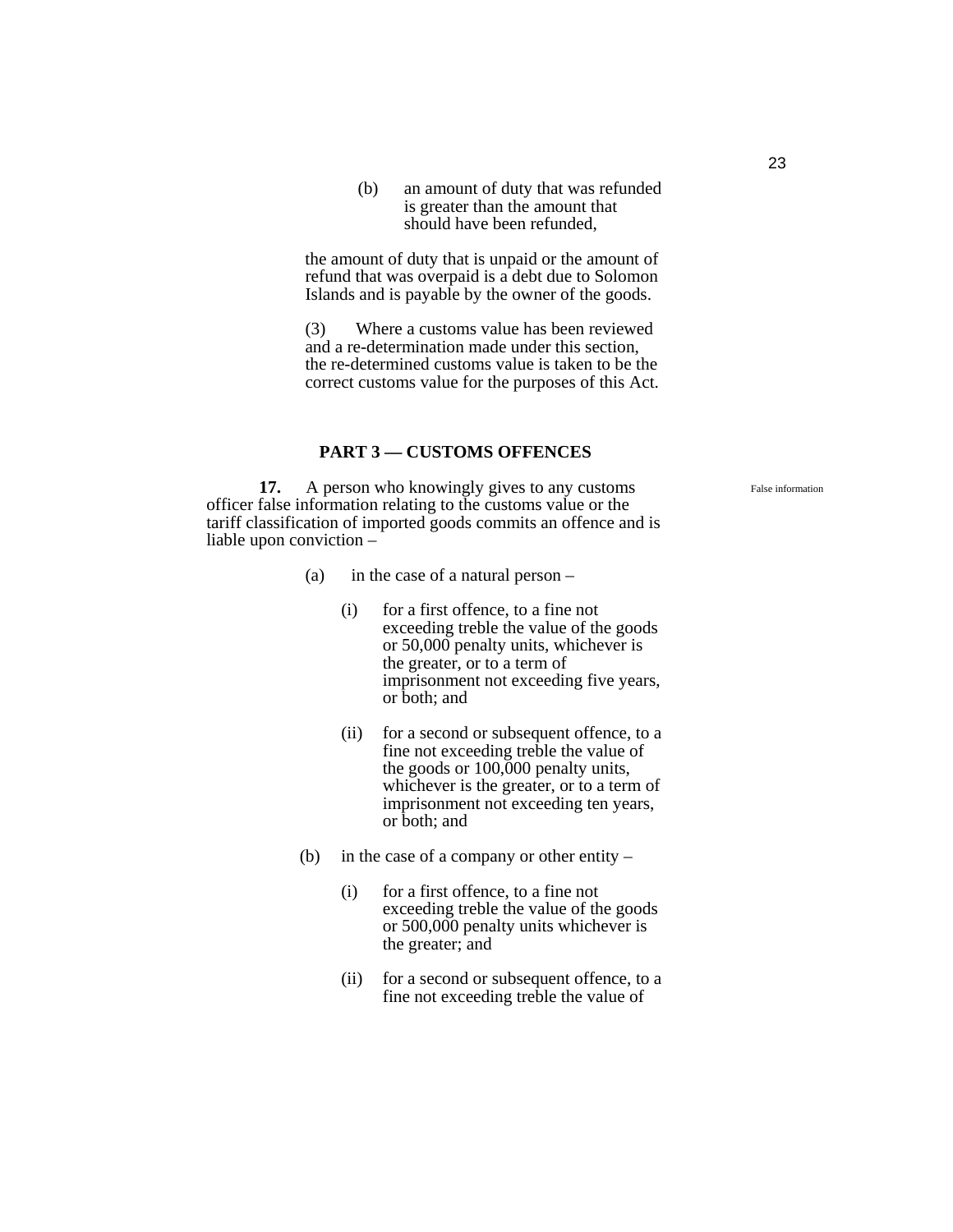the goods or 1,000,000 penalty units whichever is the greater.

**18.** A person who intentionally obstructs a customs officer exercising powers under a customs law commits an offence and is liable upon conviction – Obstruction of customs officers

- (a) in the case of a natural person
	- (i) for a first offence, to a fine not exceeding 50,000 penalty units or to a term of imprisonment not exceeding five years, or both; and
	- (ii) for a second or subsequent offence, to a fine not exceeding  $100,000$  penalty units or to a term of imprisonment not exceeding ten years, or both; and
- (b) in the case of a company or other entity
	- (i) for a first offence, to a fine not exceeding 500,000 penalty units; and
	- (ii) for a second or subsequent offence, to a fine not exceeding 1,000,000 penalty units.
- **19.** (1) A person who knowingly
	- (a) smuggles;
	- (b) unlawfully conveys smuggled goods; or
	- (c) has in his or her possession smuggled goods,

commits an offence and is liable upon conviction –

- (aa) in the case of a natural person
	- (i) for a first offence, to a fine not exceeding treble the value of the goods or 50,000 penalty units, whichever is the greater, or to a term of

Smuggling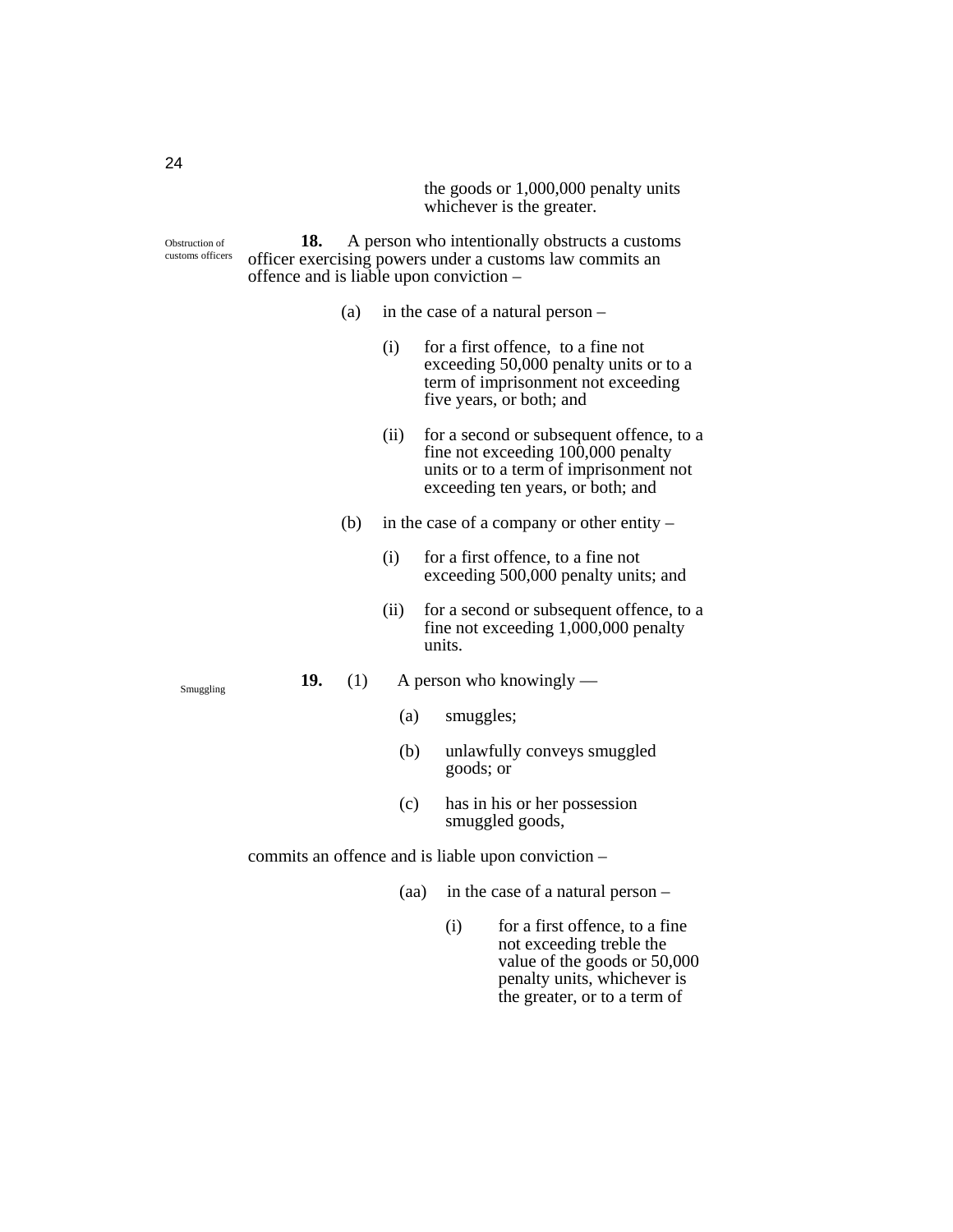imprisonment not exceeding five years, or both; and

- (ii) for a second or subsequent offence, to a fine not exceeding treble the value of the goods or 100,000 penalty units, whichever is the greater, or to a term of imprisonment not exceeding ten years, or both; and
- (bb) in the case of a company or other entity  $-$ 
	- (i) for a first offence, to a fine not exceeding treble the value of the goods or 500,000 penalty units whichever is the greater; and
	- (ii) for a second or subsequent offence, to a fine not exceeding treble the value of the goods or 1,000,000 penalty units whichever is the greater.

(2) A person who knowingly offers for sale smuggled or unlawfully imported goods whether or not customs duty or excise tax was payable on those goods, commits an offence and is liable upon conviction –

- (a) in the case of a natural person
	- (i) for a first offence, to a fine not exceeding treble the value of the goods or 50,000 penalty units, whichever is the greater, or to a term of imprisonment not exceeding five years, or both; and
	- (ii) for a second or subsequent offence, to a fine not exceeding treble the value of the goods or 100,000 penalty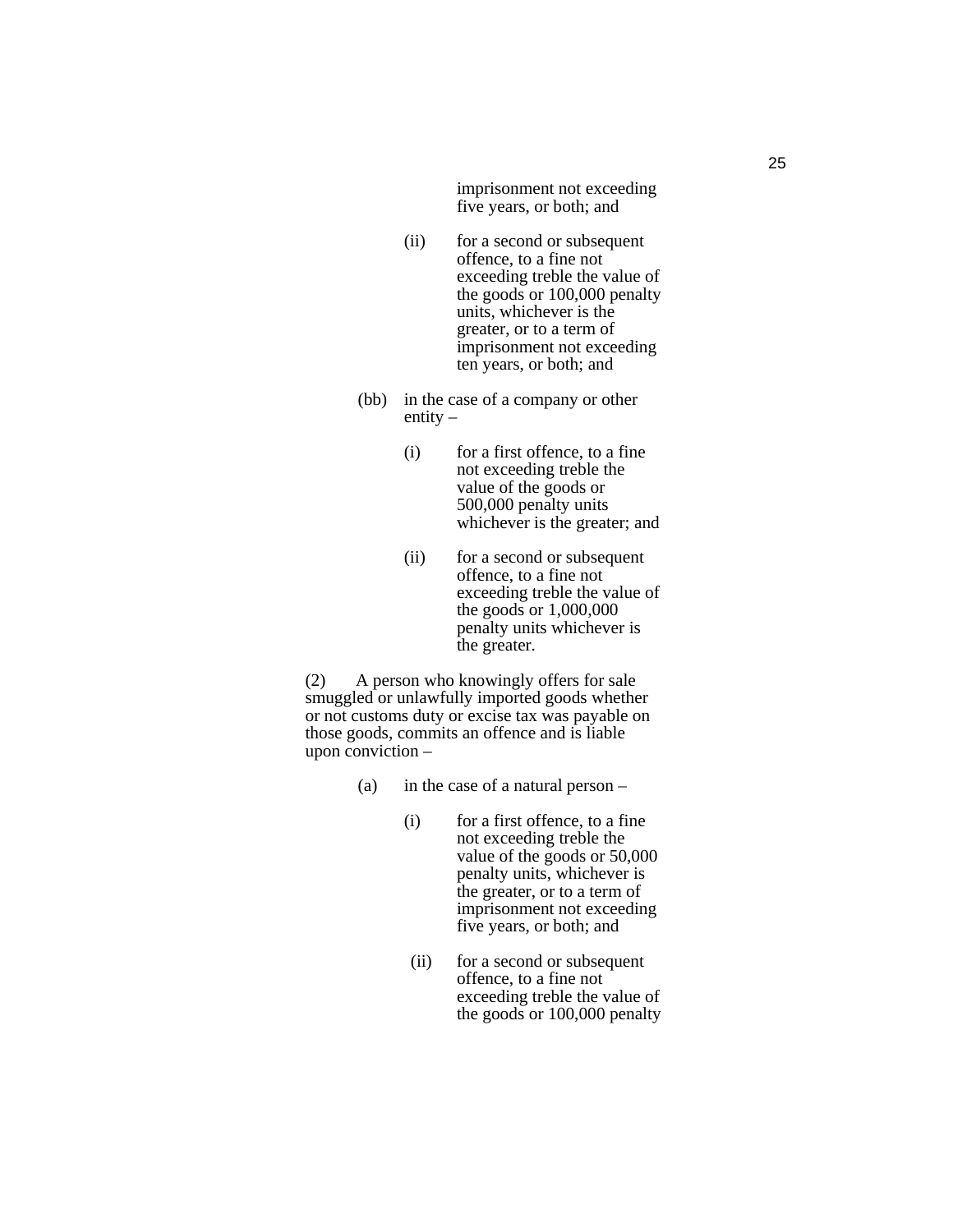units, whichever is the greater, or to a term of imprisonment not exceeding ten years, or both; and

- (b) in the case of a company or other entity  $-$ 
	- (i) for a first offence, to a fine not exceeding treble the value of the goods or 500,000 penalty units whichever is the greater; and
	- (ii) for a second or subsequent offence, to a fine not exceeding treble the value of the goods or 1,000,000 penalty units whichever is the greater.

(3) In this section, "smuggle" means the importation or exportation of goods with the intention to defraud the revenue.

**20.** (1) A person who imports or exports or causes imports or exports to be imported or be exported prohibited goods commits an offence and is liable upon conviction – Prohibited

- (a) in the case of a natural person
	- (i) for a first offence, to a fine not exceeding treble the value of the goods or 50,000 penalty units, whichever is the greater, or to a term of imprisonment not exceeding five years, or both; and
	- (ii) for a second or subsequent offence, to a fine not exceeding treble the value of the goods or 100,000 penalty units, whichever is the greater, or to a term of imprisonment not exceeding ten years, or both; and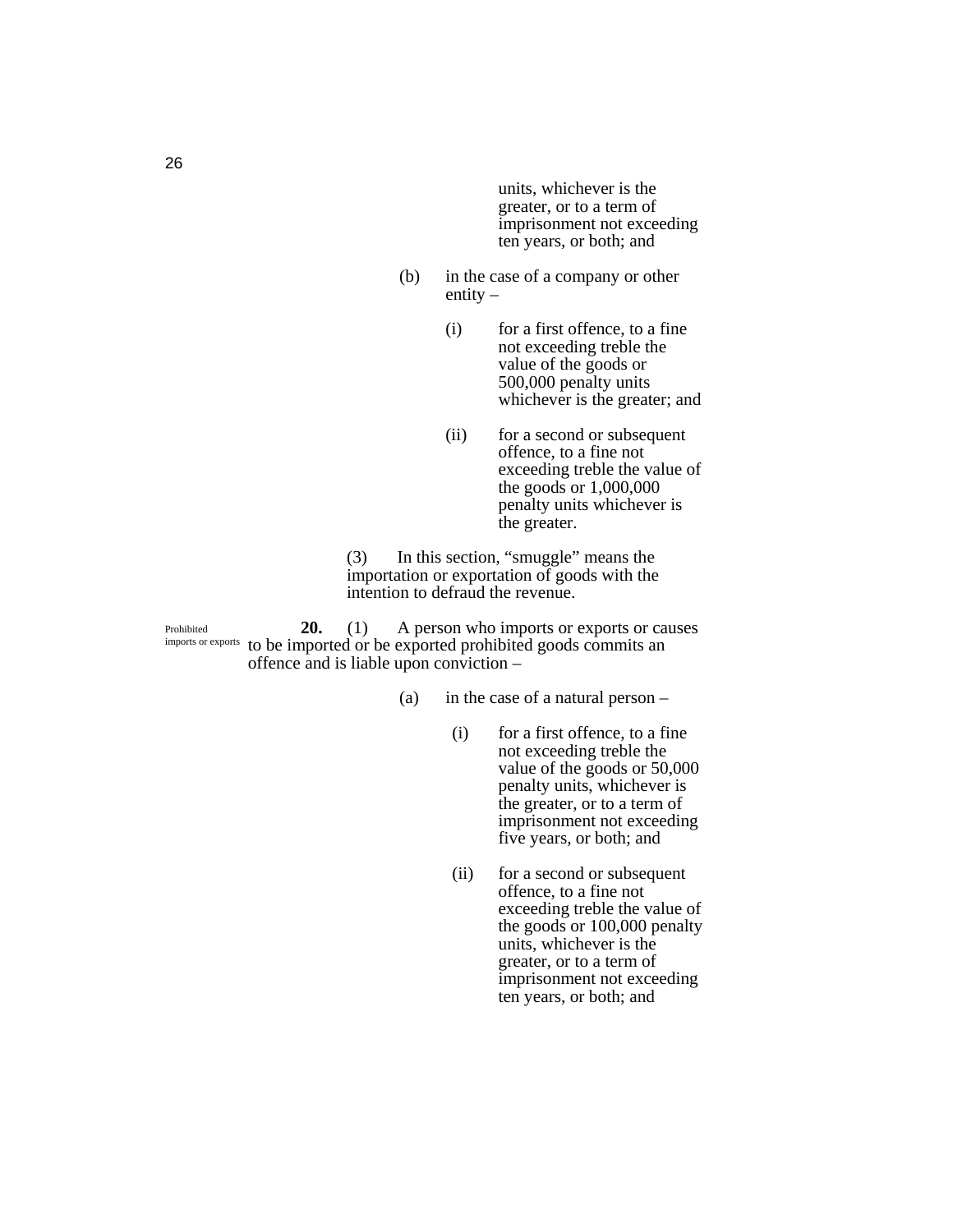- (b) in the case of a company or other entity –
	- (i) for a first offence, to a fine not exceeding treble the value of the goods or 500,000 penalty units whichever is the greater; and
	- (ii) for a second or subsequent offence, to a fine not exceeding treble the value of the goods or 1,000,000 penalty units whichever is the greater.

(2) A person who knowingly offers for sale prohibited goods commits an offence and is liable upon conviction –

- (a) in the case of a natural person
	- (i) for a first offence, to a fine not exceeding treble the value of the goods or 50,000 penalty units, whichever is the greater, or to a term of imprisonment not exceeding five years, or both; and
	- (ii) for a second or subsequent offence, to a fine not exceeding treble the value of the goods or 100,000 penalty units, whichever is the greater, or to a term of imprisonment not exceeding ten years, or both; and
- (b) in the case of a company or other entity –
	- (i) for a first offence, to a fine not exceeding treble the value of the goods or 500,000 penalty units whichever is the greater; and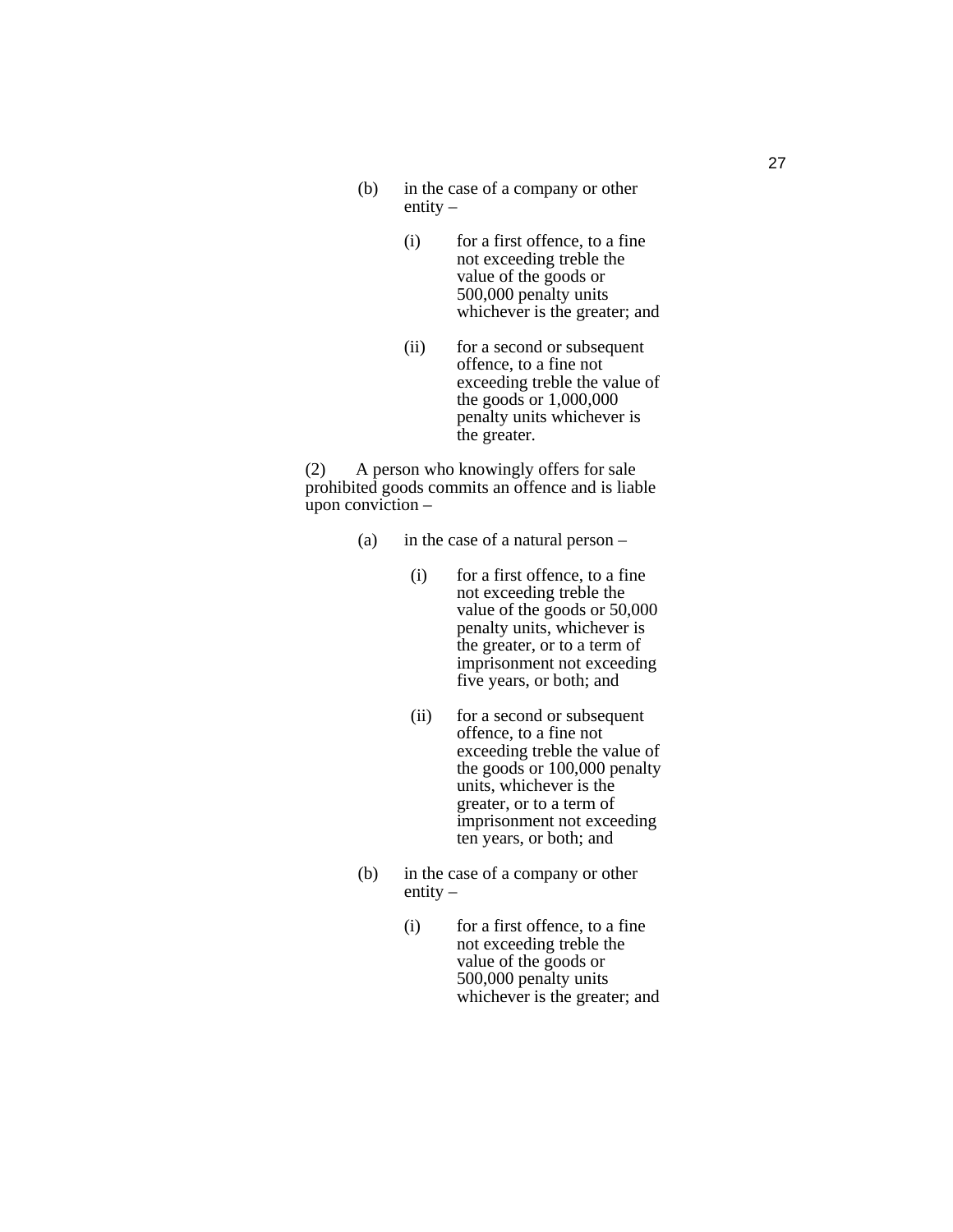(ii) for a second or subsequent offence, to a fine not exceeding treble the value of the goods or 1,000,000 penalty units whichever is the greater.

(3) A person who receives goods knowing or believing them to be prohibited goods commits an offence and is liable upon conviction –

- (a) in the case of a natural person
	- (i) for a first offence, to a fine not exceeding treble the value of the goods or 50,000 penalty units, whichever is the greater, or to a term of imprisonment not exceeding five years, or both; and
	- (ii) for a second or subsequent offence, to a fine not exceeding treble the value of the goods or 100,000 penalty units, whichever is the greater, or to a term of imprisonment not exceeding ten years, or both; and
- (b) in the case of a company or other entity –
	- (i) for a first offence, to a fine not exceeding treble the value of the goods or 500,000 penalty units whichever is the greater; and
	- (ii) for a second or subsequent offence, to a fine not exceeding treble the value of the goods or 1,000,000 penalty units whichever is the greater.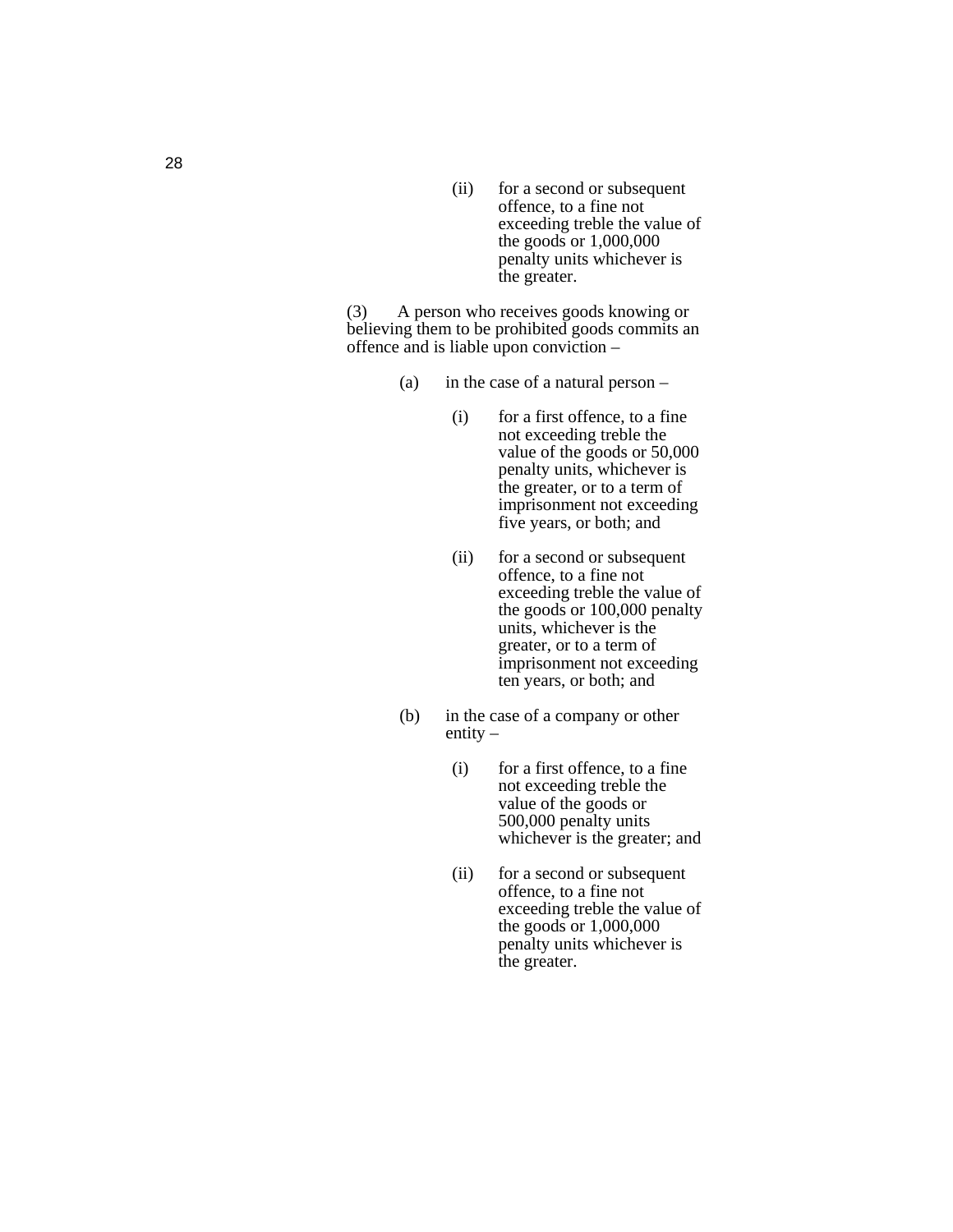(4) In this section, "prohibited goods" means goods that under a customs law are prohibited or restricted to be imported or exported.

**21.** (1) A person involved in any unauthorised movement, alteration or interference with goods that are subject to customs control commits an offence and is liable upon conviction –

- (a) in the case of a natural person
	- (i) for a first offence, to a fine not exceeding 50,000 penalty units or to a term of imprisonment not exceeding five years, or both; and
	- (ii) for a second or subsequent offence, to a fine not exceeding 100,000 penalty units or to a term of imprisonment not exceeding ten years, or both; and
- (b) in the case of a company or other entity  $-$ 
	- (i) for a first offence, to a fine not exceeding 500,000 penalty units; and
	- (ii) for a second or subsequent offence, to a fine not exceeding 1,000,000 penalty units.

(2) For the purposes of this section, goods are subject to customs control if a customs law provides that those goods are under the control of customs until released in accordance with that customs law.

**22.** (1) A customs officer who unlawfully requests or accepts directly or indirectly any money, goods, or services –

> (a) in exchange for that officer performing a customs services;

Unauthorised movements

Corruption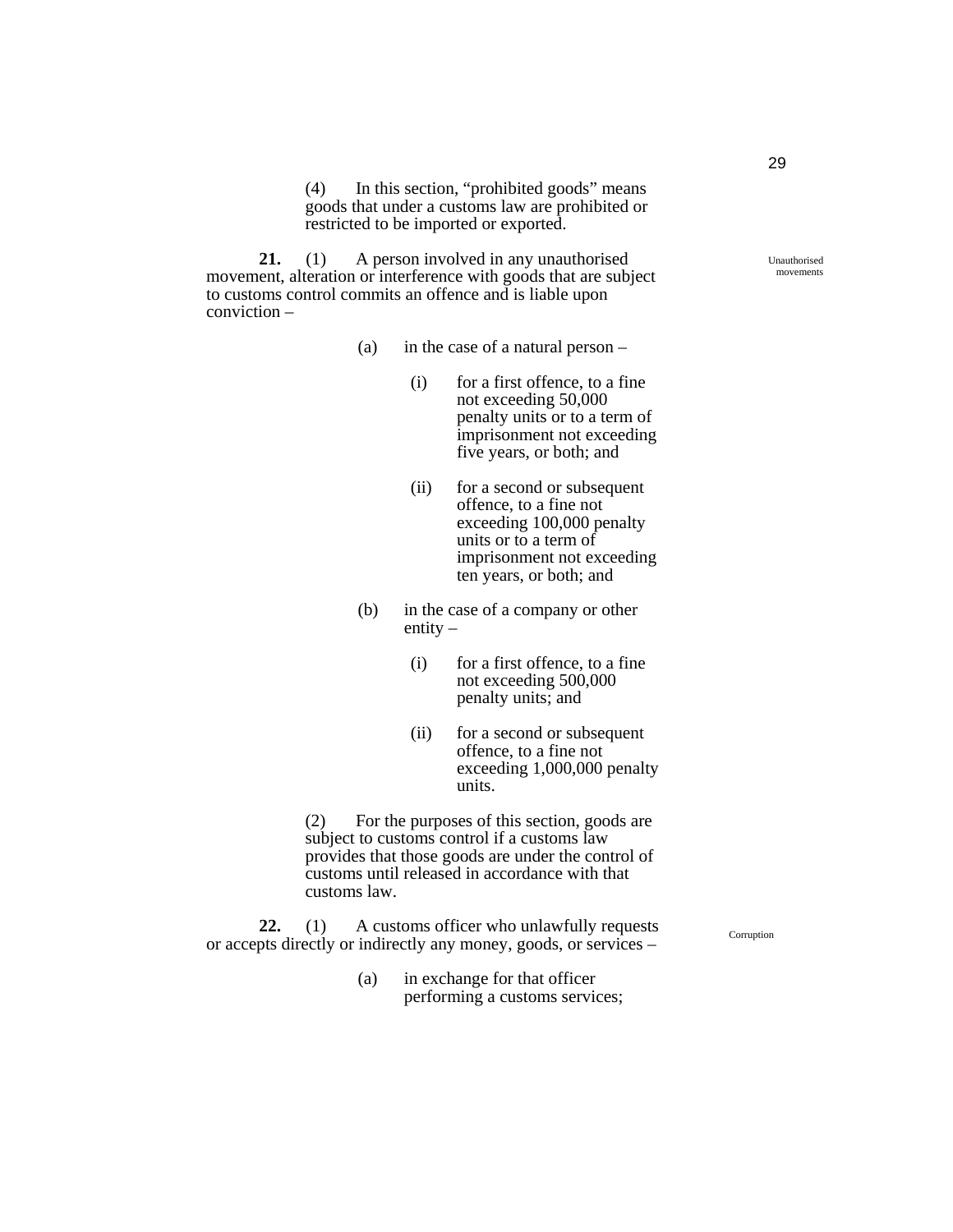- (b) in exchange for the non-performance of that officer's official duties; or
- (c) otherwise in connection with the officer's official duties,

commits an offence and is liable upon conviction to a fine not exceeding 100,000 penalty units or to a term of imprisonment not exceeding ten years, or both.

(2) A person (including a public officer) who, directly or indirectly, provides money, goods, services to or induces or causes, a customs officer to commit an offence under subsection (1) commits an offence and is liable to the penalties set out in that subsection.

**23.** Where an act or omission constitutes an offence under this Act and the Customs and Excise Act (Cap. 121), the offender is liable to be prosecuted and punished under either or any of those Acts, but is not liable to be punished twice for the same act or omission.

**24.** (1) This section applies if, in a prosecution for an offence, a court is not satisfied that the defendant is guilty of the offence, but is satisfied beyond reasonable doubt that the defendant is guilty of another offence (the alternative offence) under this Act or under the Customs and Excise Act (Cap. 121). Alternative offences

> (2) The court may find the defendant not guilty of the prosecuted offence but guilty of the alternative offence, so long as the defendant has been accorded procedural fairness in relation to that finding of guilt.

**25.** A person is liable for an offence committed by an employee of the person acting in the course of the employee's employment, or by an agent of the person acting within the scope of the agent's authority, whether or not the employee or agent who actually committed the offence is identified or proceeded against in accordance with this Act.

#### **PART 4 — MISCELLANEOUS**

Authorisation

**26.** A customs officer who has been authorised by the Comptroller to do so may exercise the powers of the Comptroller under this Act.

30

Offences under more than one Act

Vicarious liability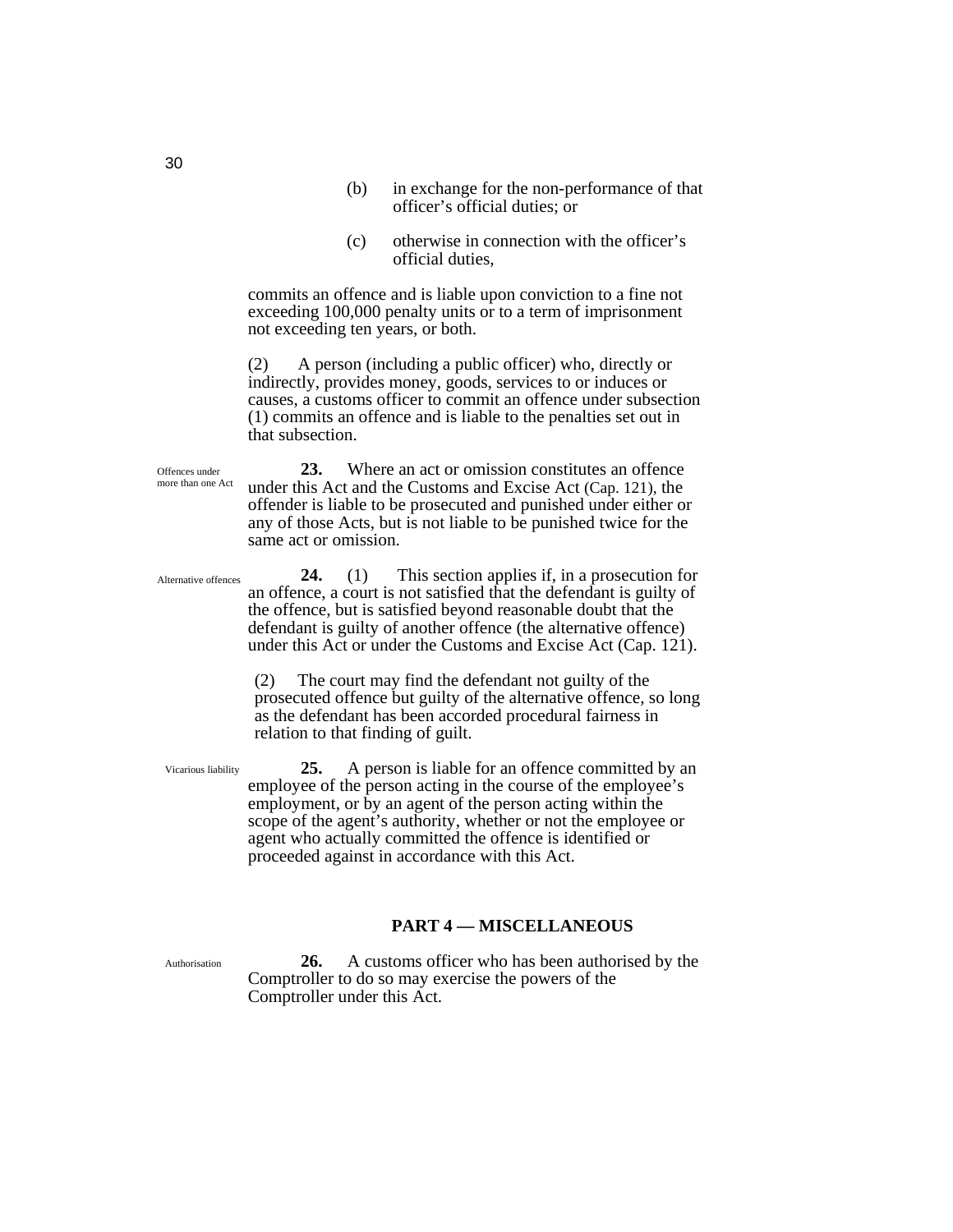**27.** This Act applies to goods imported into Solomon Islands after the commencement date.

Regulations

Application

**28.** (1) The Minister may make regulations prescribing matters –

- (a) required or permitted by this Act to be prescribed; or
- (b) necessary or convenient to be prescribed for carrying out or giving effect to this Act.

(2) Without limiting the generality of subsection  $(1)$ , regulations may be made –

- (a) prescribing fines and penalties not exceeding 10,000 penalty units or imprisonment for a term not exceeding 12 months, or both, for offences against the regulations;
- (b) prescribing information or material that shall be provided by an importer in respect of the valuation of imported goods;
- (c) prescribing accounting principles or standards that shall be complied with in relation to information or material to be submitted to the Comptroller by an importer in respect of the valuation of imported goods; and
- (d) within a reasonable time, of a savings or transitional nature consequent upon the amendments of the Customs and Excise Act (Cap. 121) made by this Act.

Consequential amendments

**29.** The Customs and Excise Act (Cap. 121) is amended by repealing sections 13, 80 and 265.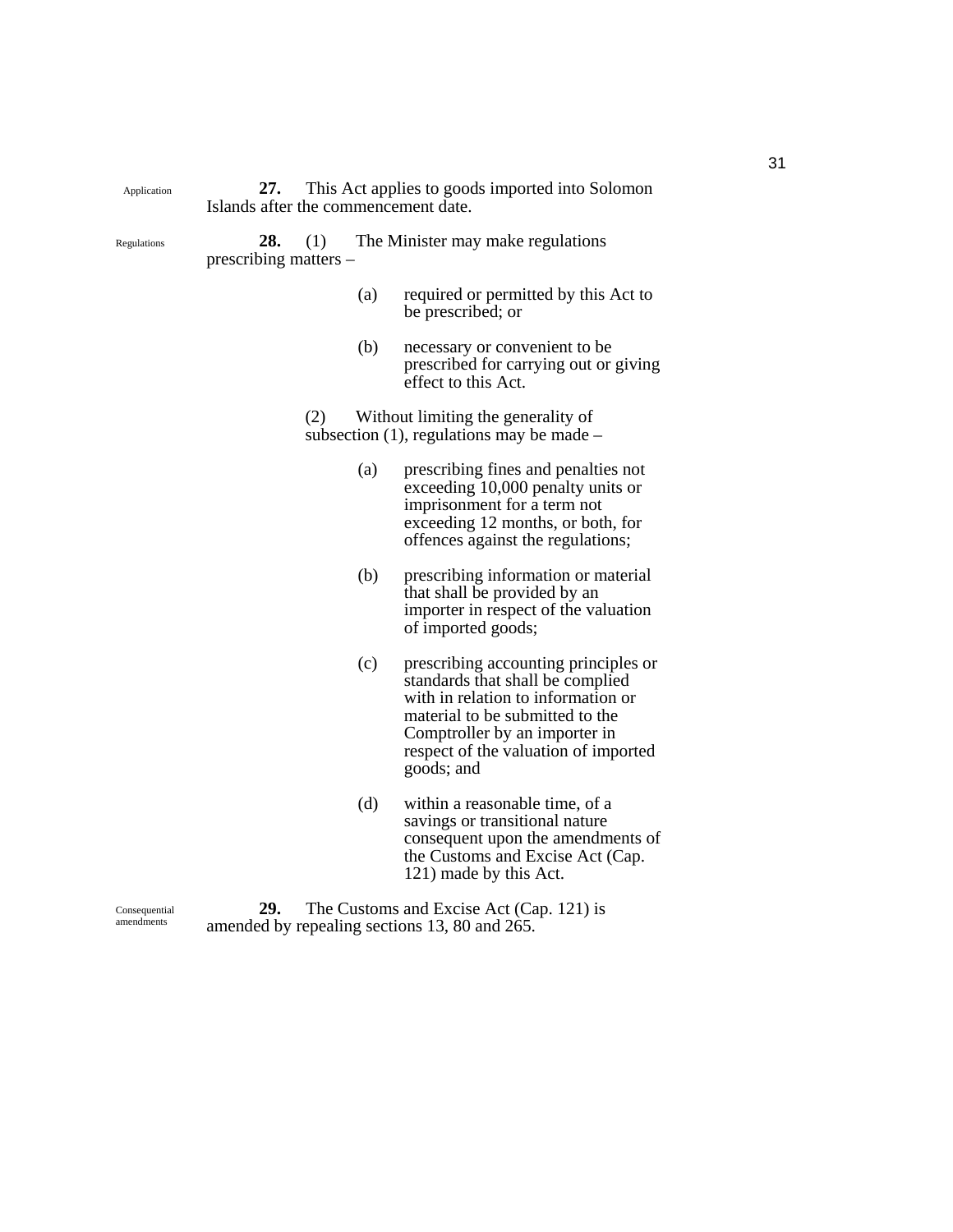#### **CUSTOMS VALUATION BILL 2009**

#### **OBJECTS AND REASONS**

The Bill seeks to institute a method of customs valuation that is consistent with international obligations to which Solomon Islands is a party. The Bill will also reform and modernize a number of customs offences which have recently been shown to be inadequate to operate as a significant deterrent to people committing Customs offences such as smuggling goods into Solomon Islands.

#### **Customs valuation**

Customs valuation is a customs procedure applied to determine the customs value of imported goods. If the rate of duty is *ad valorem*, the customs value is essential to determine the duty to be paid on an imported good. Under an *ad valorem* system, the customs valuation is multiplied by an *ad valorem* rate of duty (e.g. 5 per cent) in order to arrive at the amount of duty payable on an imported item. Thus the ability to value goods traded internationally is an essential function in the assessment of duties and taxes payable.

The Agreement to Implement Article VII of the World Trade Organisation General Agreement on Tariffs and Trade (GATT) is used worldwide as a model for Customs organisations to value and assess goods. The Agreement is designed to –

- provides a neutral, fair and precise system of customs valuation which eliminates uncertainty and arbitrariness; and
- facilitates customs clearance operations; and
- minimise disputes between the importer and the Customs Administration; and
- create a climate of confidence.

Adopting legislation based on the GATT model will have direct and immediate positive effects on revenue collection, assist in the investigation of undervaluation offences, contribute to regional harmonisation in acceptance of the GATT Valuation Code and will support ongoing reform efforts.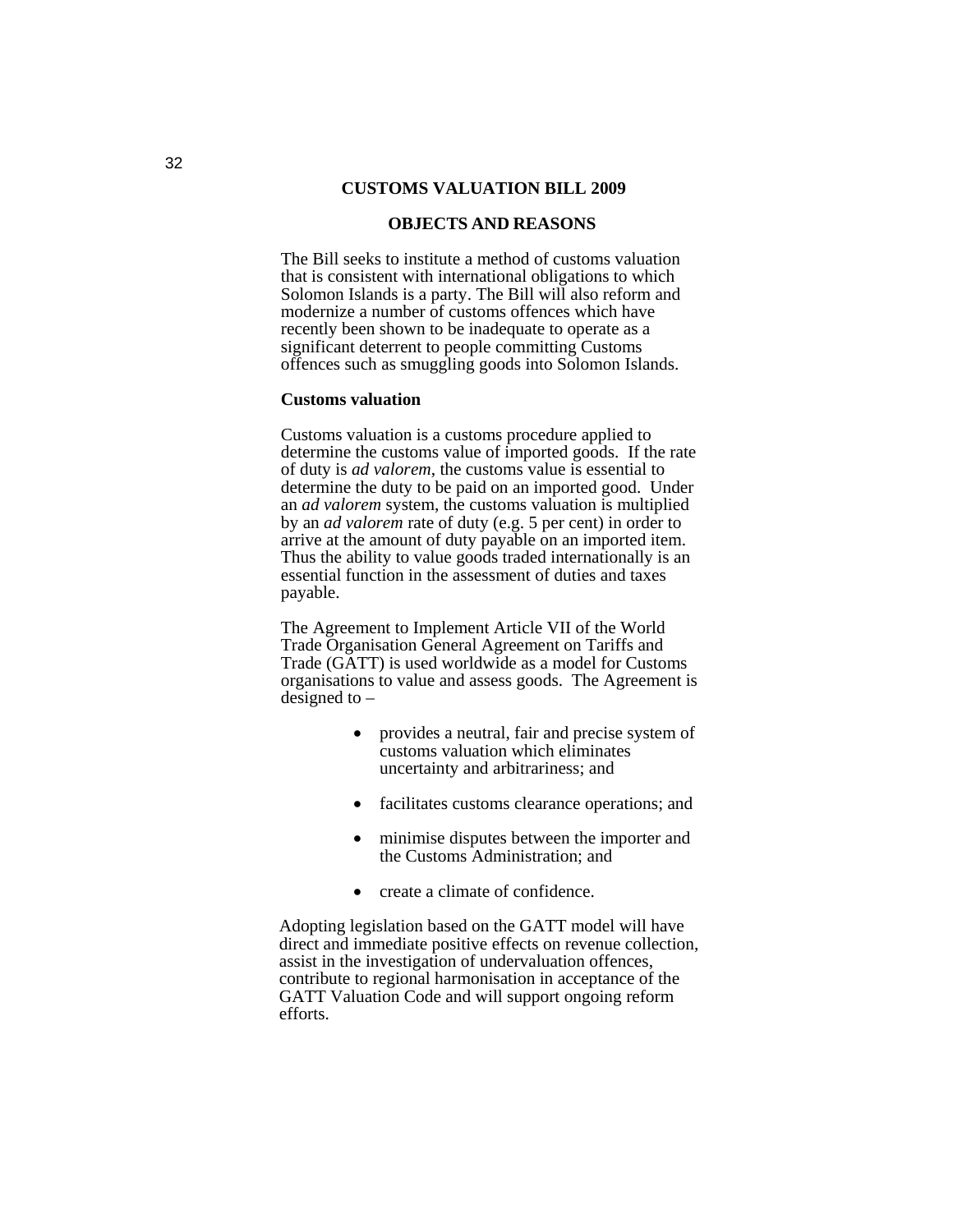Article VII of the GATT stipulates that the value for customs purposes of imported merchandise should be based on the actual value of the imported merchandise on which duty is assessed, or of like merchandise, and should not be based on the value of merchandise of national origin or on arbitrary or fictitious values. The current valuation provisions in the Customs and Excise Act provide little scope for Customs to challenge the values that are notified by the importer. In addition, the current valuation method is not in line with GATT valuation requirements. Consequently there is currently a potential for significant loss of revenue.

The Bill stipulates that customs valuation shall, except in specified circumstances, be based on the actual price of the goods to be valued, which is generally shown on the invoice. This price, plus adjustments for certain listed elements equals the transaction value, which will constitute the first and most important method of valuation. For cases in which there is no transaction value, or where the transaction value is not acceptable as the customs value because the price has been distorted as a result of certain conditions, the legislation will lay down five other methods of customs valuation to be applied in a prescribed order. These methods of customs valuation are -

- Method 2: transaction value of identical goods
- Method 3: transaction value of similar goods
- Method 4: deductive method
- Method 5: computed method
- Method 6: fall-back method

#### **Customs offences**

The penalty regime in the Customs and Excise Act has not been revised for a considerable time and recent examples have shown that the levels of penalty in the Act are inadequate to act as a significant deterrent to Customs offences. This Bill will introduce a range of customs offences with realistic significant that will operate outside the Customs and Excise Act.

The Bill imposes significant penalties for customs offences created under the Bill. There are greater penalties for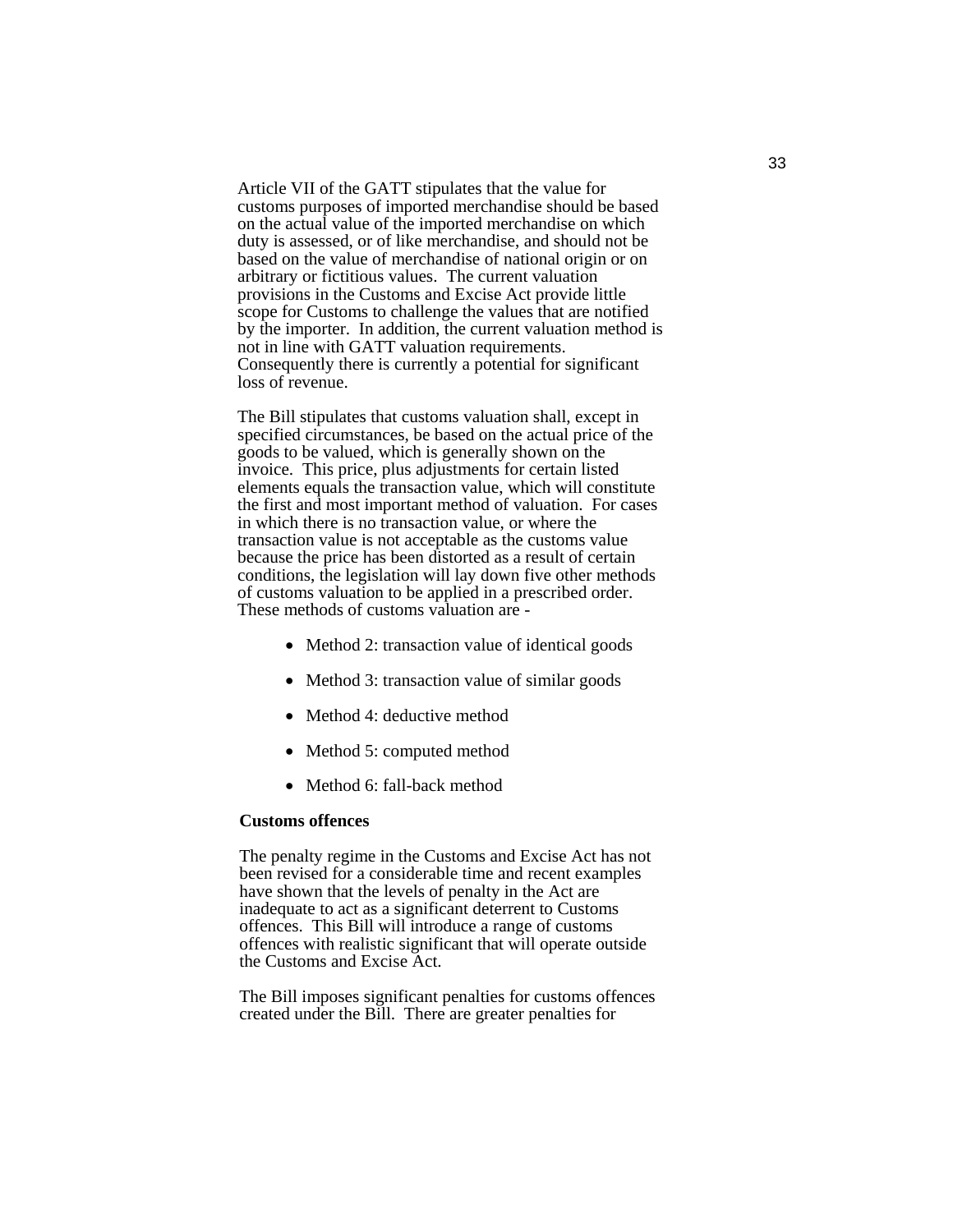corporations and for second and subsequent offences. The range of penalties under the Bill are –

- in the case of a natural person
	- (i) for a first offence, to a fine not exceeding 50,000 penalty units or to a term of imprisonment not exceeding 5 years, or both; and
	- (ii) for a second or subsequent offence, to a fine not exceeding  $100,000$  penalty units or to a term of imprisonment not exceeding 10 years, or both; and
- in the case of a company or other entity:
	- (i) for a first offence, to a fine not exceeding 500,000 penalty units; and
	- (ii) for a second or subsequent offence, to a fine not exceeding  $1,000,000$  penalty units.

For a range offences, in addition to the above penalties there is also the penalty of a fine not exceeding treble the value of the relevant goods.

#### **EXPLANATORY MEMORANDUM**

#### *Part 1 - Preliminary*

*Clause 1* - Provides for the short title and date of commencement of the Act. The Act will have a delayed commencement, coming into operation on a date specified by the Minister. Among other things this will allow the business community to be informed of the operation of the new valuation provisions.

*Clause 2 -* Sets out the objects of the Act and provides that an interpretation that promotes the objects of the Act is to be preferred to a construction that does not promote those objects. The objects of the Act are –

> • to set out a mechanism consistent with Article VII of The World Trade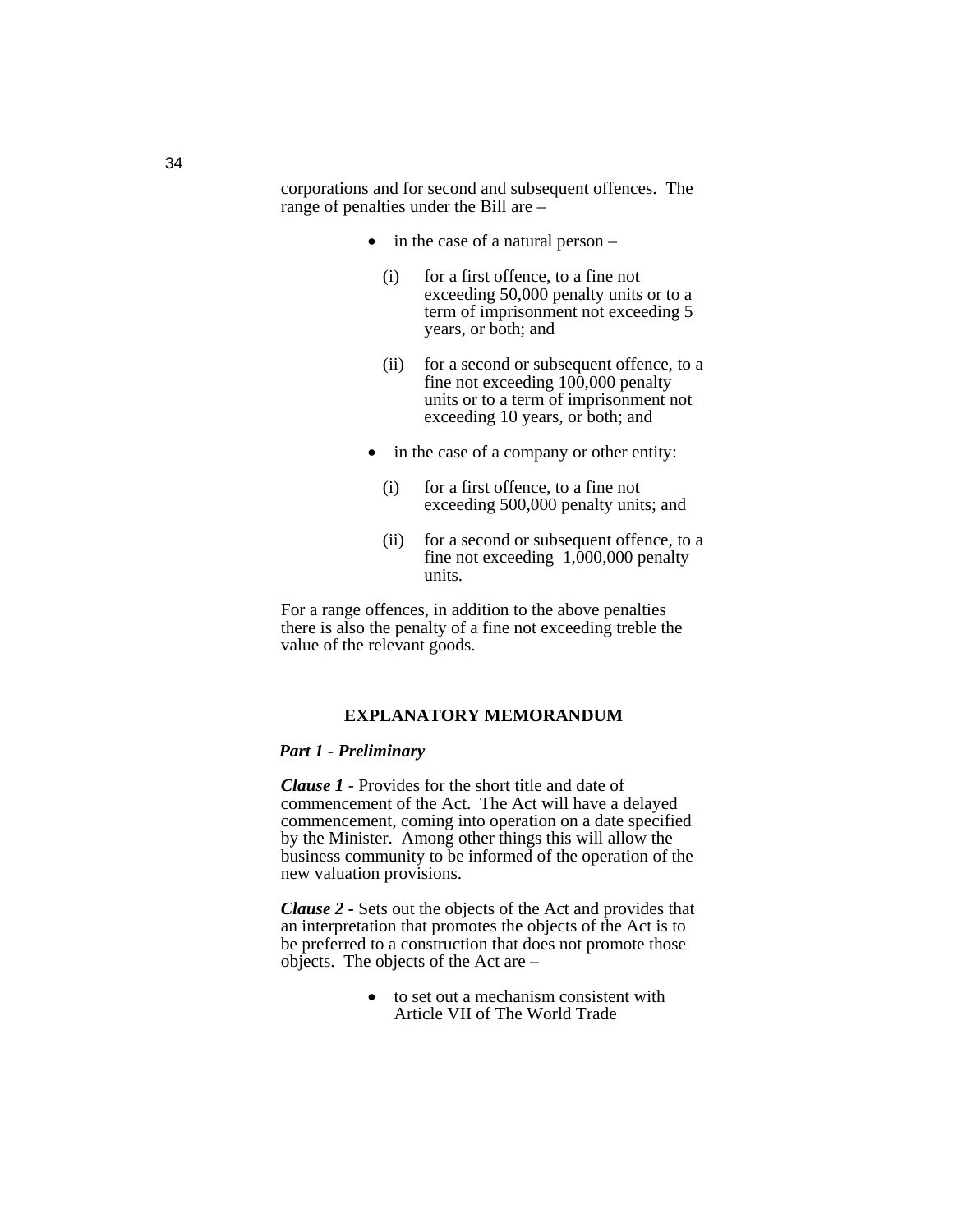Organisation General Agreement on Tariffs and Trade to determine the value of imported goods for the purposes of imposing import duty; and

• to establish a range of Customs offences that will operate as a substitute to bringing proceedings under the Customs and Excise Act in respect of serious breaches.

*Clause 3* - Provides that the Bill will bind the Government but that the Government cannot be prosecuted for an offence.

*Clause 4* - Provides for the definition of particular terms used in the Bill. Of particular relevance are the rules for determining when 2 persons are deemed to be related to each other. This concept is important when working out customs value of imported goods under various methods set out in Part 2 of the Act.

This clause also provides that terms used in this Bill and defined in the Customs and Excise Act have the same meaning in this Bill as in the Customs and Excise Act.

#### *Part 2 Customs value of imported goods*

*Clause 5* - Provides that for the purposes of imposing import duty under a customs law, the value of imported goods is the customs value of those goods and that value is determined by the Comptroller in accordance with this Bill. The clause sets out the methods for determining customs value.

Where the transaction value of imported goods can be determined, the customs value of those goods is that value. If the transaction value of imported goods cannot be determined, the Act sets various methods of determining customs value that are applied in the order set out in the section. That order is –

- the transaction value of identical goods;
- the transaction value of similar goods;
- the deductive value of the goods;
- the computed value of the goods,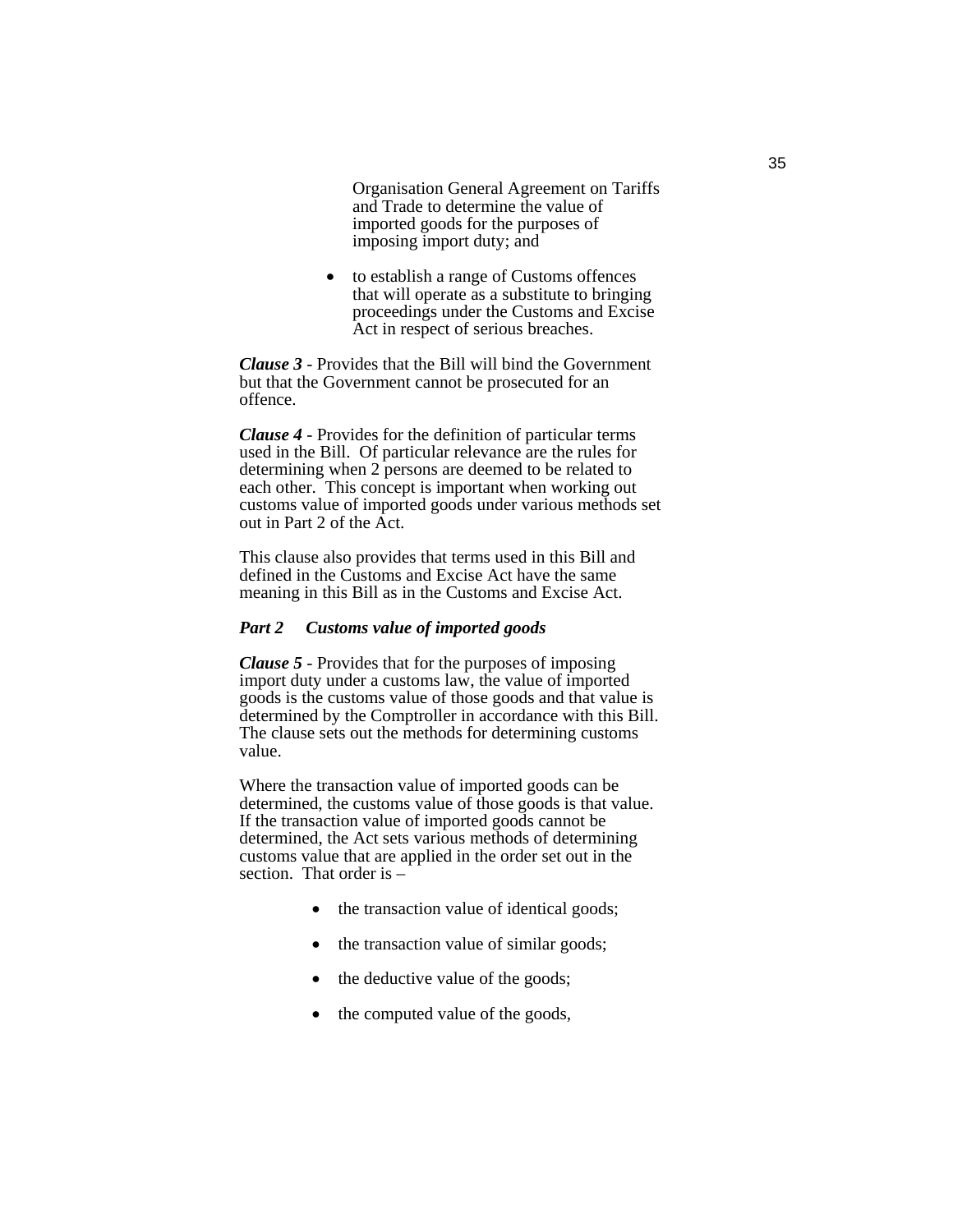However an importer may apply for the order of consideration of the deductive value and computed value methods to be reversed.

If the customs value cannot be determined using these methods, the customs value is the fall-back value of those imported goods determined under clause 13.

*Clause 6* - The GATT valuation model provides that customs administrations have the right to satisfy themselves as to the truth or accuracy of any statement, document or declaration. This clause provides that the Comptroller may determine that he or she is not satisfied that there is sufficient reliable information available to enable a value of imported goods to be determined in accordance with a particular provision of this Act and the Comptroller is then taken to be unable to determine a value under that particular provision. Where the Comptroller is unable to determine a customs value of imported goods, the importer is required to produce further relevant documentation in order that the Comptroller is able to determine the customs value.

*Clause 7* - Provides that the transaction value of imported goods is the price actually paid or payable for the goods at the time they are sold for export to Solomon Islands adjusted by specified amounts.

Subclause 7(2) provides that the price actually paid or payable for the goods is increased by a range of costs such as commission and brokerage in relation to the imported goods, packing costs, labour and material costs and royalties and licence fees that the importer shall pay as a condition of the sale of the goods for export to Solomon Islands.

Subclause 7(3) provides that the price actually paid or payable for the goods is decreased by a range of costs such as expenditure incurred in the construction of the goods after importation, the cost of transportation of the goods after importation, and the cost of any insurance relating to such transportation and customs duties or other taxes payable in Solomon Islands by reason of the importation or sale of the goods.

*Clause 8 -* If the transaction value of imported goods cannot be determined, the transaction value of identical goods is the customs value of those goods. Clause 8 provides the method of determining the transaction value of identical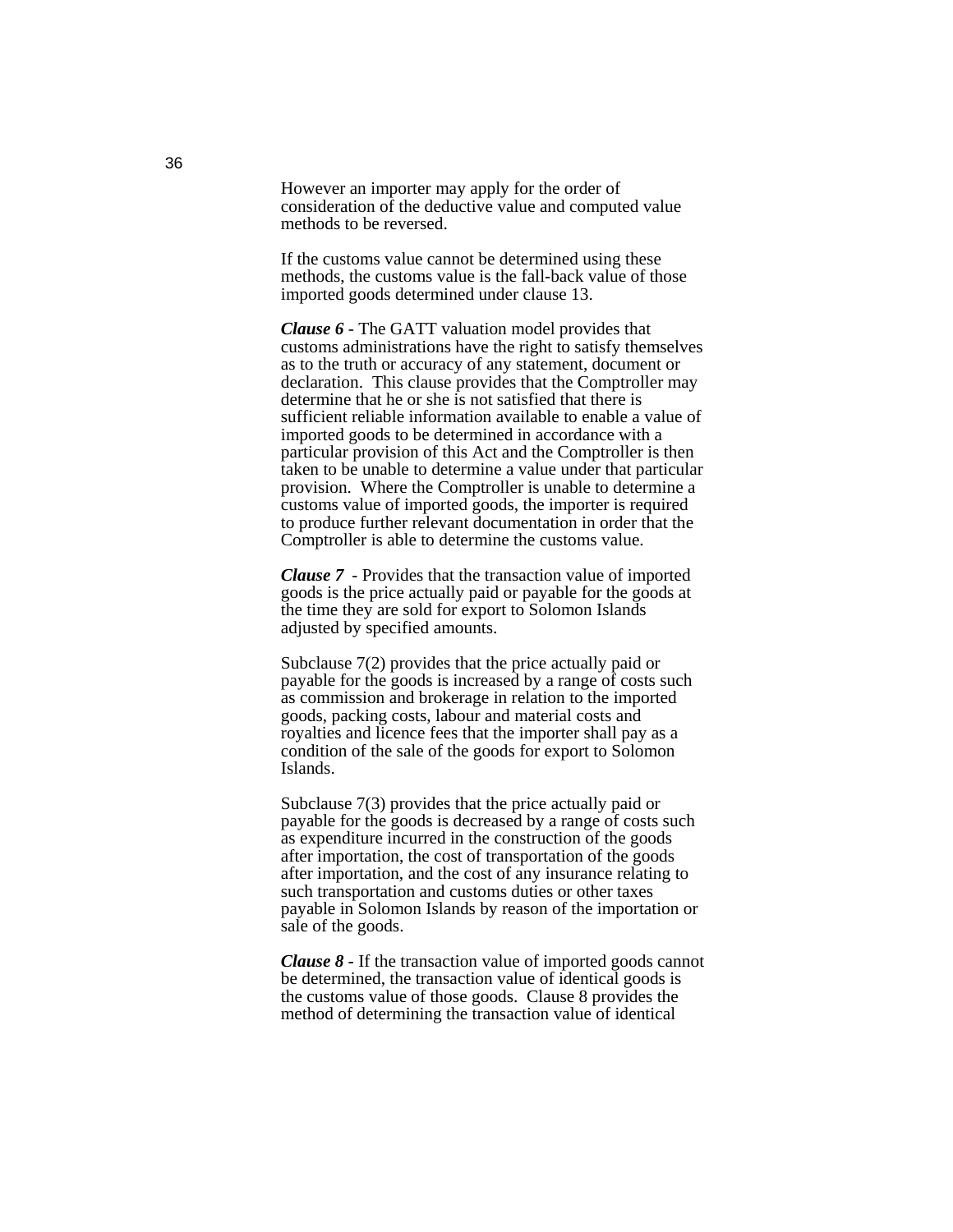goods. Subclause 8(1) provides that imported goods are identical goods if the goods are –

- the same in all respects including physical characteristics, quality, and reputation as the goods being valued;
- produced in the same country as the goods being valued; and
- produced by the producer of the goods being valued.

The definition excludes imported goods which incorporate engineering, artwork etc, provided by the buyer to the producer of goods free of charge or at a reduced cost, undertaken in Solomon Islands and for which no adjustment has been made.

For this method to be used, the goods shall be sold for export to the same country of importation as the goods being valued. The goods shall also be exported at or about the same time as the goods being valued. Where there are no identical goods produced by the same person in the country of production of the goods being valued, identical goods produced by a different person in the same country may be taken into account.

Subclause 8(5) provides that in determining the customs value of identical goods adjustments are made for factors such as commercially significant differences in the cost of transportation and insurance of, and the loading, unloading, and handling charges, and other charges and expenses associated with the transportation of, the identical goods until the goods have left the country of export. If there is insufficient information to determine this amount the customs value of the imported goods cannot be determined using this method.

*Clause 9 -* If the transaction value of imported goods and the transaction value of identical goods cannot be determined, the transaction value of similar goods is the customs value of those goods. Clause 9 provides the method of determining the transaction value of similar goods.

Similar goods are goods that –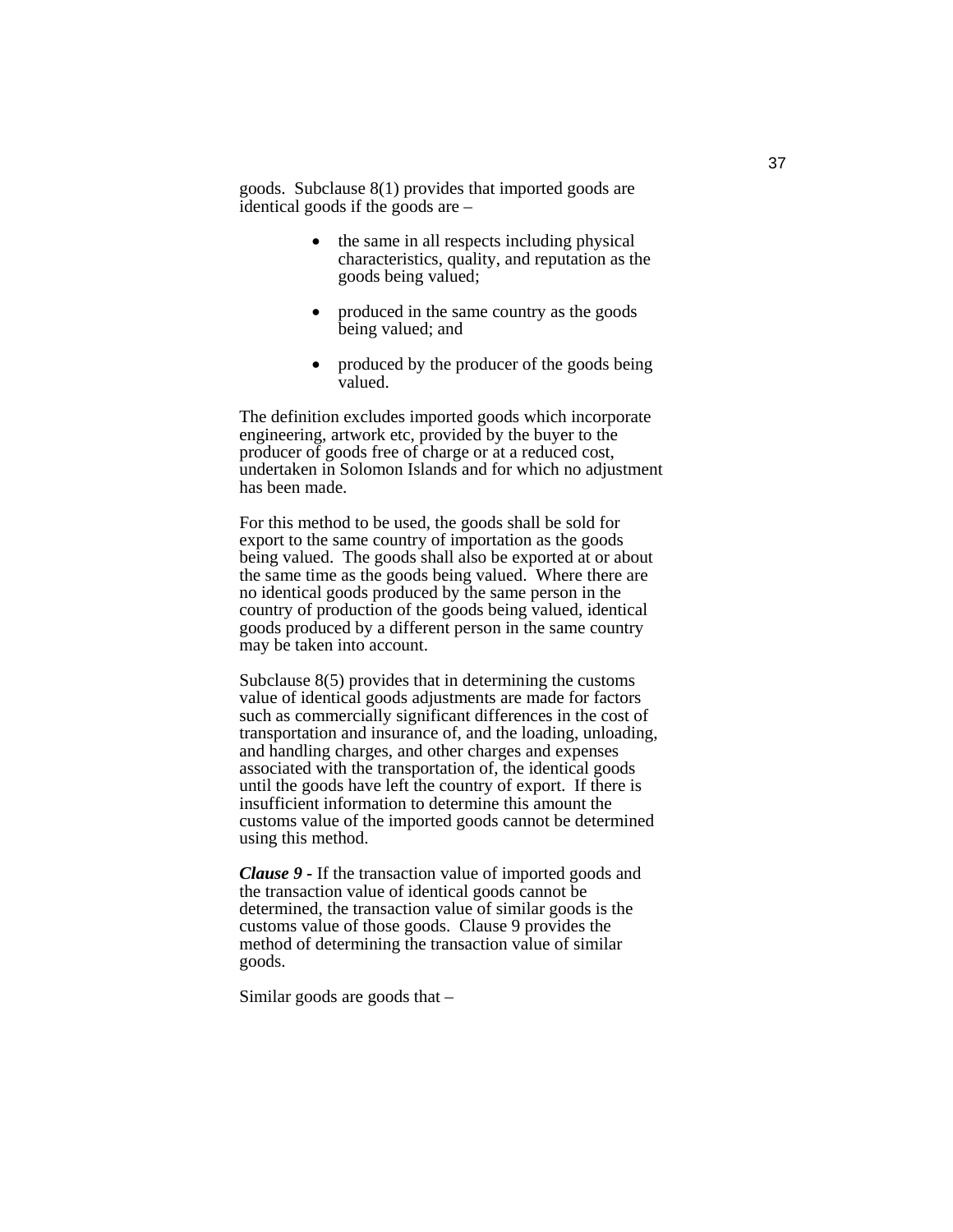- closely resemble the goods being valued in terms of component materials and characteristics;
- are capable of performing the same functions and are commercially interchangeable with the goods being valued;
- were produced in the same country as the imported good and produced by or on behalf of the producer of the imported goods.

The definition excludes imported goods which incorporate engineering, artwork etc, provided by the buyer to the producer of goods free of charge or at a reduced cost and undertaken in Solomon Islands and for which no adjustment has been made.

For this method to be used, the goods shall be sold to the same country of importation as the goods being valued and shall be exported at or about the same time as the goods being valued.

*Clause 10 -* This clause sets out the circumstances in which the transaction value of imported goods cannot be used. For example, the transaction value cannot be used if the sale or price is subject to conditions or considerations for which a value cannot be determined with respect to the goods being valued. Another example is where there are restrictions on the disposition or use of the goods by the buyer, other than restrictions which –

- are imposed or required by a law in Solomon Islands;
- are limited to the geographic area in which the goods may be resold;
- do not substantially affect the value of the goods

Another circumstance where the transaction value of imported goods cannot be used is where the buyer and seller of the goods are related at the time the goods are sold for export except where –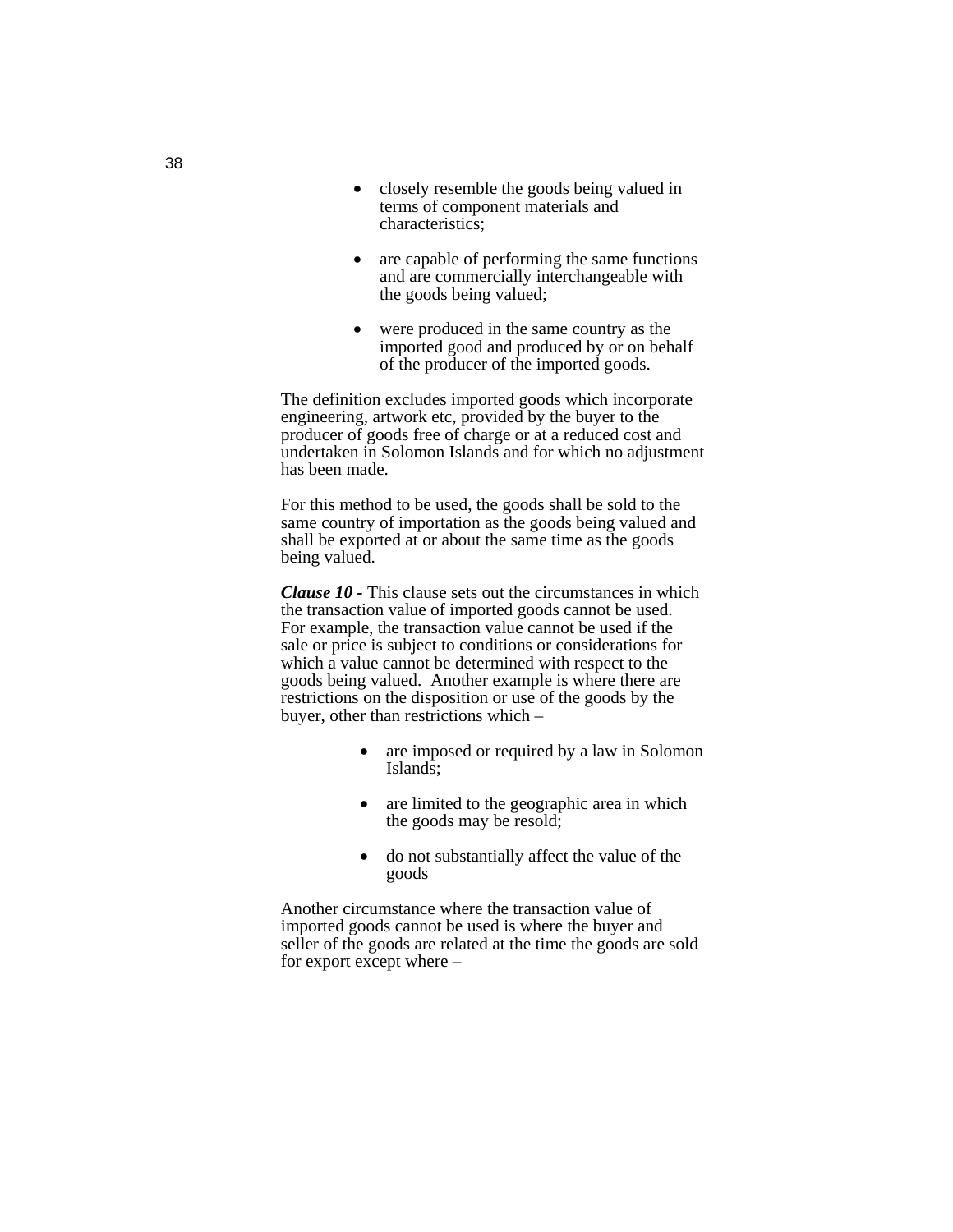- the Comptroller is satisfied that the relationship did not influence the price paid or payable for the goods; or
- the importer demonstrates that the transaction value of the goods closely approximates the transaction value, deductive value, or computed value of identical or similar goods sold to unrelated buyers in Solomon Islands at or about the same time.

To satisfy himself or herself that the relationship did not influence the transaction value, the importer shall produce the evidence prescribed in the regulations or requested by the Comptroller.

*Clause 11 -* If the transaction value of imported goods, the transaction value of identical goods or the transaction value of similar goods cannot be determined, the deductive value of those goods is the customs value of those goods. However, subclause 5(4) provides that an importer may request that the order of consideration of the deductive method and the computed method be reversed.

Clause 11 provides the method of determining the deductive value of goods. Essentially this will be determined on the basis of the unit price at which the imported goods or identical or similar goods are sold to an unrelated buyer in the greatest aggregate quantity in Solomon Islands. The buyer and the seller shall not be related and the purchaser shall not have supplied specified goods, material and services at a reduced cost. In addition the sale shall take place at or about the time of importation of the goods being valued. Subclause 11(5) provides that if no sale took place at or about the time of importation, it is permitted to use sales up to 90 days after importation of the goods being valued.

Subclause 11(6) provides that in certain cases the deductive method can apply to goods that are repackaged or further processed in Solomon Islands after importation and then sold within 90 days. However, that will not apply if there is insufficient information to determine the amount of the value added attributable to the assembly, packaging or further processing of the goods in Solomon Islands.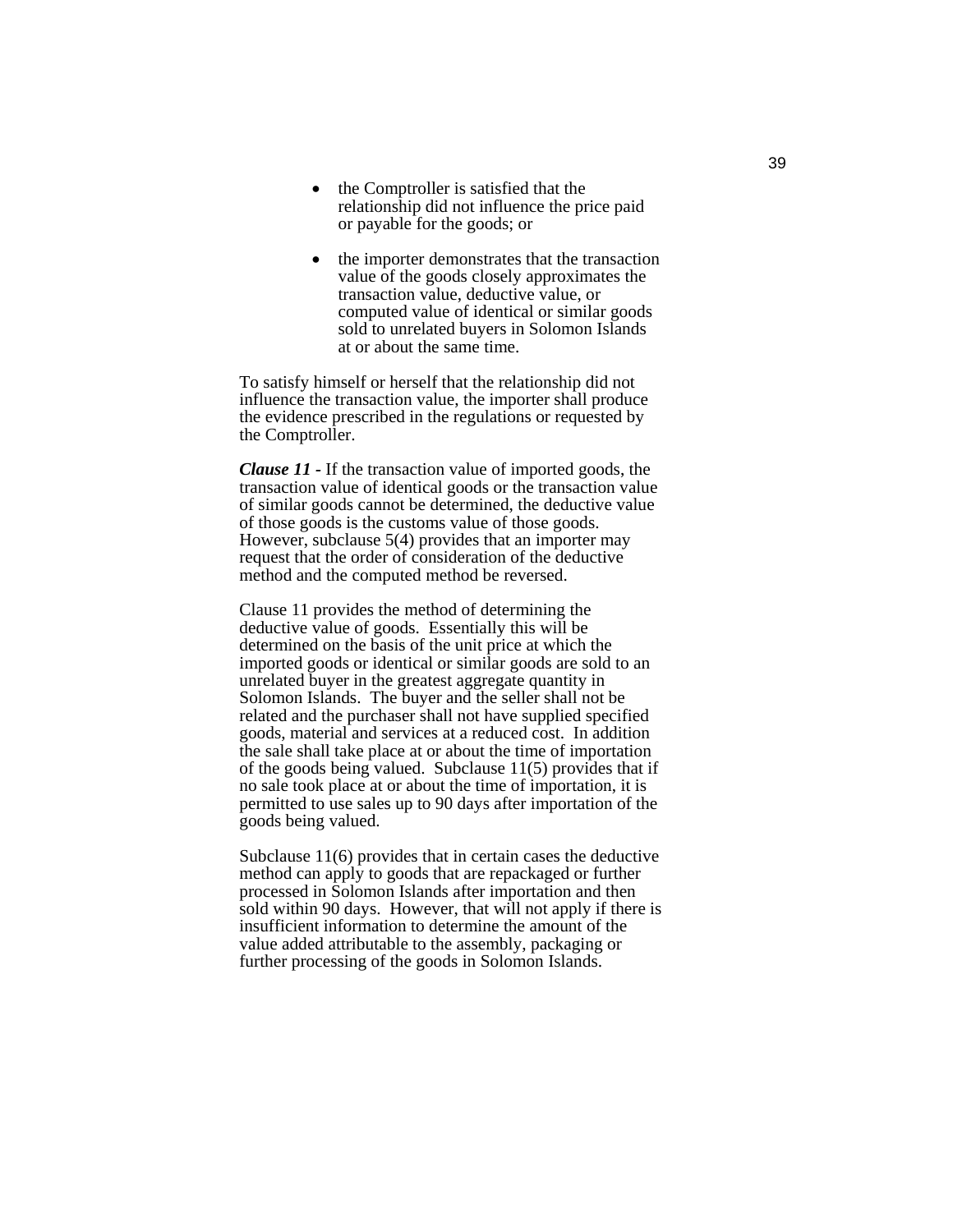*Clause 12 -* If the transaction value of imported goods, the transaction value of identical goods, the transaction value of similar goods or the deductive value cannot be determined, the computed value of those goods is the customs value of those goods.

This clause provides that the computed value of goods is essentially the cost of production of the goods being valued, plus an amount for profit and general expenses. This is set out in detail in subclause 12(2).

*Clause 13 -* If the customs value of imported goods cannot be determined using the other valuation methods in the Bill, the customs value is the fall-back value of those imported goods. Clause 13 provides that the fall-back value is the value that the Comptroller determines having regard to the other methods of valuation in the Bill and such other matters as the Comptroller considers relevant. However, the Comptroller cannot take into account a range of matters specified in subclause 13(2) such as arbitrary or fictitious values.

*Clause 14 -* Provides that the Comptroller shall, upon written request, advise the importer of the method used to determine the customs value of the imported goods.

*Clause 15 -* Provides that the customs value of imported goods shall be expressed in Solomon Islands currency at the exchange rate notified by the Central Bank of Solomon Islands at the time the goods were entered.

*Clause 16 -* Provides that the Comptroller may review a determination of customs value and affirm, vary or revoke the determination and make a fresh determination. Where duty has been paid in relation to imported goods that are the subject of a variation or revocation of a determination of customs value, an amount of duty that is unpaid or the amount of refund that was overpaid as a result of determination is payable to the Government. A redetermined customs value under this clause is taken to be the correct customs value for the purposes of this Bill.

#### *Part 3 Customs Offences*

*Clause 17 -* Creates the offence of knowingly giving to a customs officer false information relating to the customs value or the tariff classification of imported goods.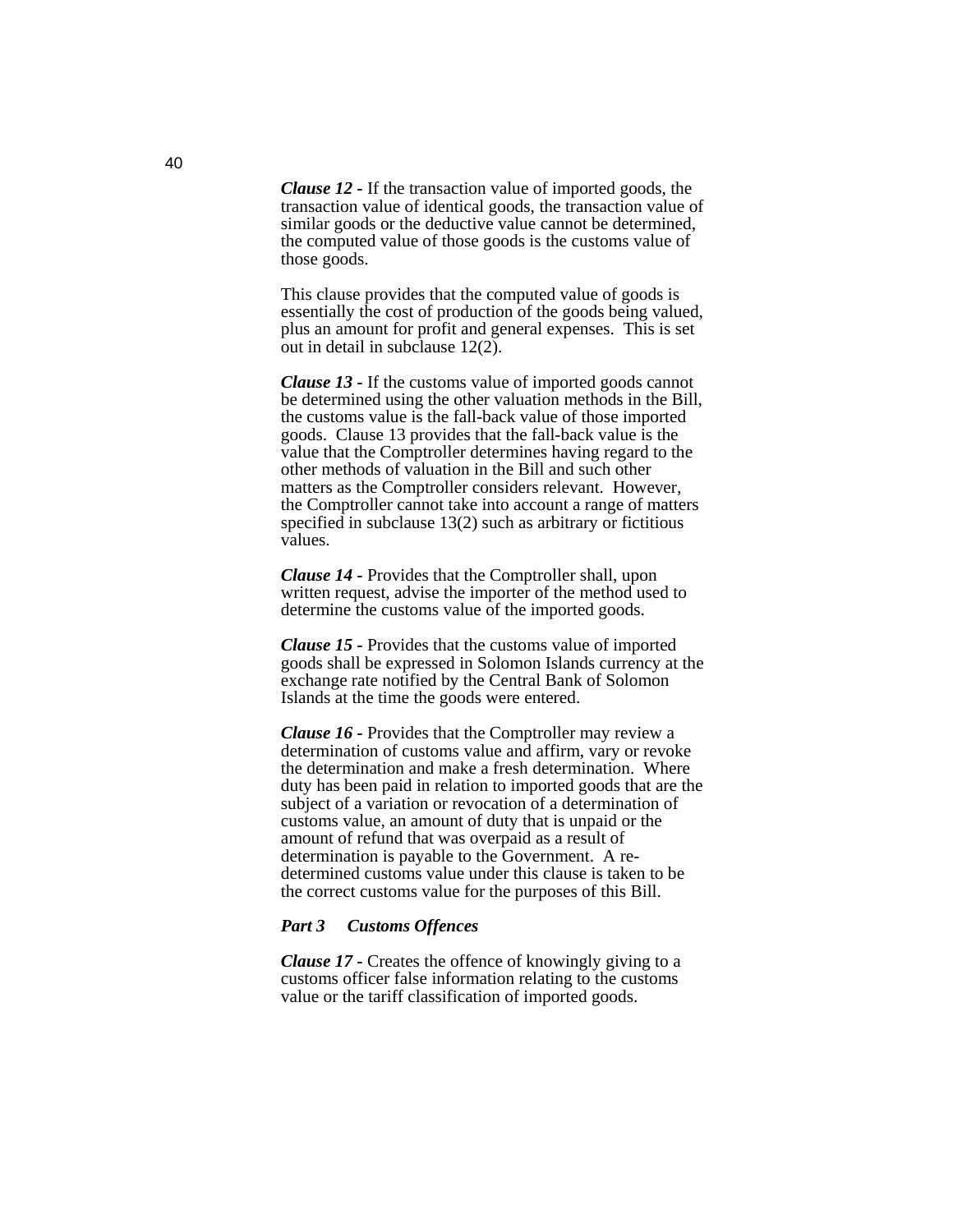*Clause 18 -* Creates the offence of intentionally obstructing a customs officer exercising powers under a customs law.

*Clause 19 -* Creates the offences of –

- smuggling;
- conveying smuggled goods;
- knowingly having smuggled goods in your possession;
- knowingly offering for sale smuggled or unlawfully imported goods;

The term "smuggled goods" is defined as the importation or exportation of goods with the intention to defraud the revenue and includes the importation or exportation of prohibited goods.

*Clause 20 -* Creates the offences of

- importing or exporting or causing to be imported or exported prohibited goods;
- knowingly offering for sale prohibited goods;
- receiving goods knowing or believing them to be prohibited goods.

The term "prohibited goods" is defined to mean goods that under a customs law are prohibited or restricted to be imported or exported

*Clause 21 -* Creates the offence of unauthorised movement, alteration or interference with goods that are subject to customs control. The clause provides that goods are subject to customs control if a customs law provides that those goods are under the control of customs until released in accordance with that customs law.

*Clause 22 -* Creates the offence of a customs officer unlawfully requesting or accepting any money, goods, or services in the performance of that officer's official duties.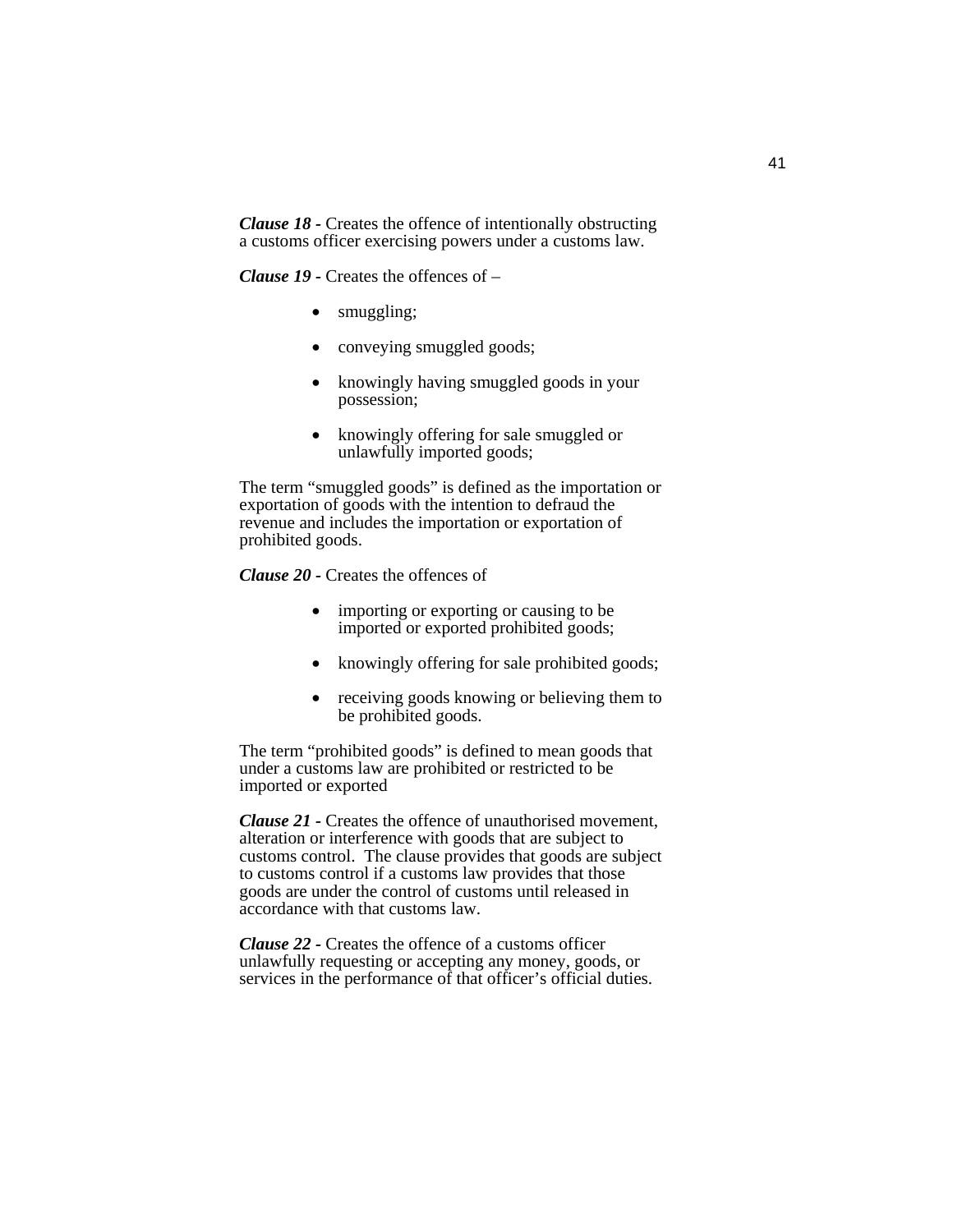*Clause 23 -* Provides that where an act or omission constitutes an offence under this Bill and the Customs and Excise Act, the offender is liable to be prosecuted and punished under either or any of those Acts, but is not liable to be punished twice for the same act or omission. Thus, a person will be able to be prosecuted under the Bill for an offence even though there is an identical or similar offence under the current Customs and Excise Act. Similarly, a person will still be able to be prosecuted under the current the Customs and Excise Act but will not be able to be punished twice for the same act or omission.

*Clause 24 -* Provides that if the Court is not satisfied that a defendant is guilty of an offence under the Bill, but is satisfied beyond reasonable doubt that the defendant is guilty of another offence under the Bill or under the Customs and Excise Act, the Court may find the defendant not guilty of the prosecuted offence but guilty of the alternative offence.

*Clause 25 -* Provides that a person such as a company is liable for an offence committed by an employee or agent of the person whether or not the employee or agent who actually committed the offence is identified or proceeded against.

#### *Part 4 — Miscellaneous*

*Clause 26 -* Provides that the Comptroller can authorize customs officers to perform duties and exercise powers under the Bill.

*Clause 27 -* Provides that the Bill applies to goods imported into Solomon Islands after the day that the Act comes into operation.

*Clause 28 -* Gives the Minister the power to make regulations required or permitted to be prescribed or necessary or convenient to be prescribed. Of particular relevance is the power to make regulations –

- prescribing fines and penalties not exceeding 10,000 penalty units or imprisonment for a term not exceeding one year, or both, for offences against the regulations;
- 

•